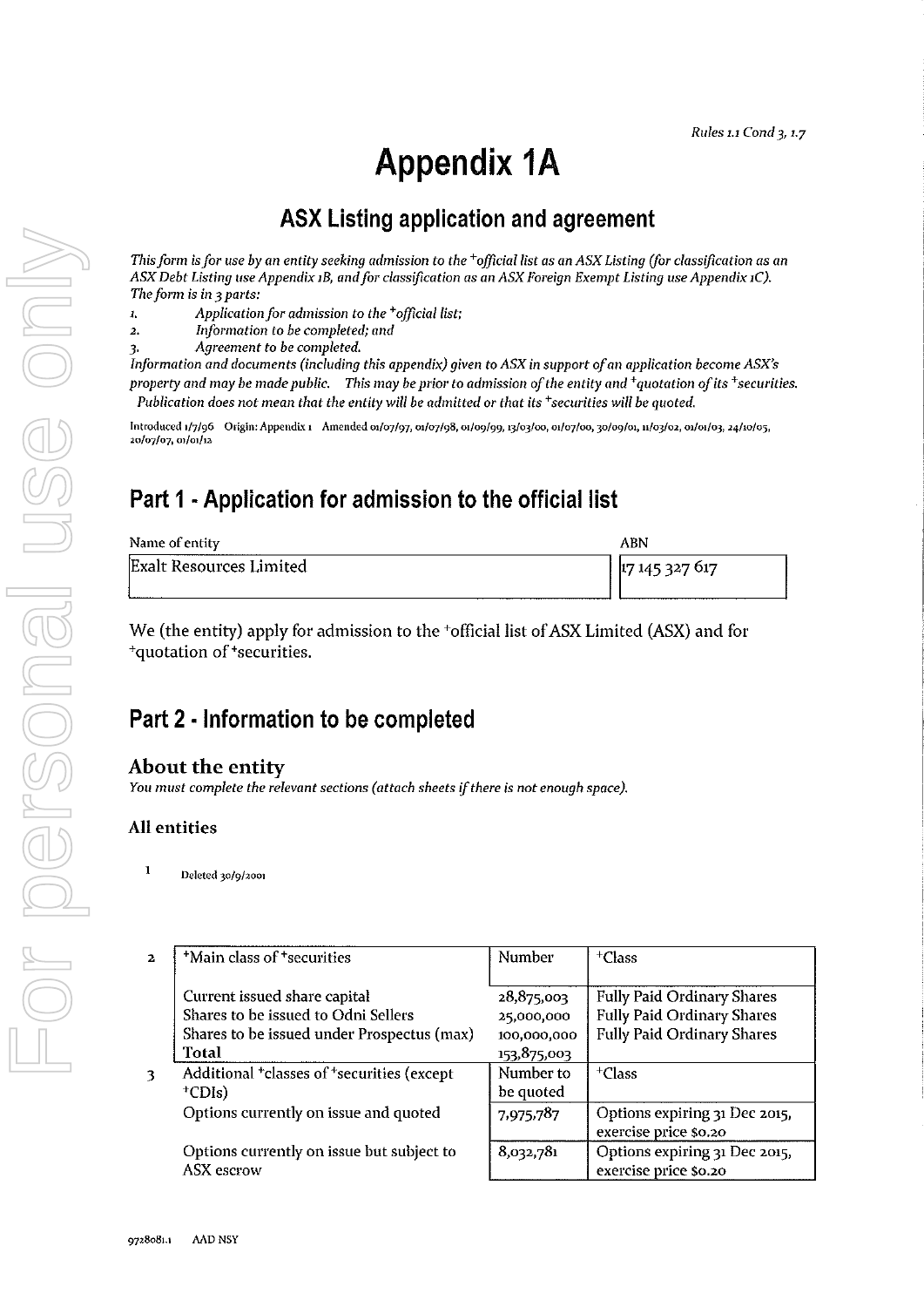| Number not to be<br>quoted | <sup>+</sup> Class                                                                                                                                                                                                                                                                                                                                                                                                                                  |
|----------------------------|-----------------------------------------------------------------------------------------------------------------------------------------------------------------------------------------------------------------------------------------------------------------------------------------------------------------------------------------------------------------------------------------------------------------------------------------------------|
| 25,000,000                 | <b>Fully Paid Ordinary Shares</b>                                                                                                                                                                                                                                                                                                                                                                                                                   |
| 10,000,000                 | Options expiring 2 years after the<br>date the purchase of the Odni<br>Shares is completed in accordance<br>with the Odni Share Purchase<br><b>Agreement (Odni Completion</b><br>Date), exercise price \$0.20                                                                                                                                                                                                                                       |
| 20,000,000                 | Options expiring 3 years after the<br>Odni Completion Date, exercise<br>price \$0.50                                                                                                                                                                                                                                                                                                                                                                |
| 600,000                    | Options expiring 4 years after the<br>date of issue, exercise price \$0.20                                                                                                                                                                                                                                                                                                                                                                          |
| 2,400,000                  | Options expiring 4 years after the<br>date of issue, exercise price \$0.50                                                                                                                                                                                                                                                                                                                                                                          |
| 28,000,000                 | Class A Performance Shares which<br>will convert into fully paid ordinary<br>shares if a minimum of 500,000<br>tonnes of coal production and coal<br>sales is attained within two years of<br>the Odni Completion Date, from<br>the Indonesian Projects.<br>For further information refer to<br>Section 10.3 of the Prospectus dated<br>on or around 6 September 2012<br>provided at Tab 1 of the attached<br>folder.                               |
| 28,000,000                 | Class B Performance Shares which<br>will convert into fully paid ordinary<br>shares if a minimum JORC<br>measured or indicated coal resource<br>of 50 million tonnes (MT) is<br>delineated from the Initial<br>Acquisition Projects within three<br>years of the Odni Completion Date.<br>For further information refer to<br>Section 10.3 of the Prospectus dated<br>on or around 6 September 2012<br>provided at Tab 1 of the attached<br>folder. |

J.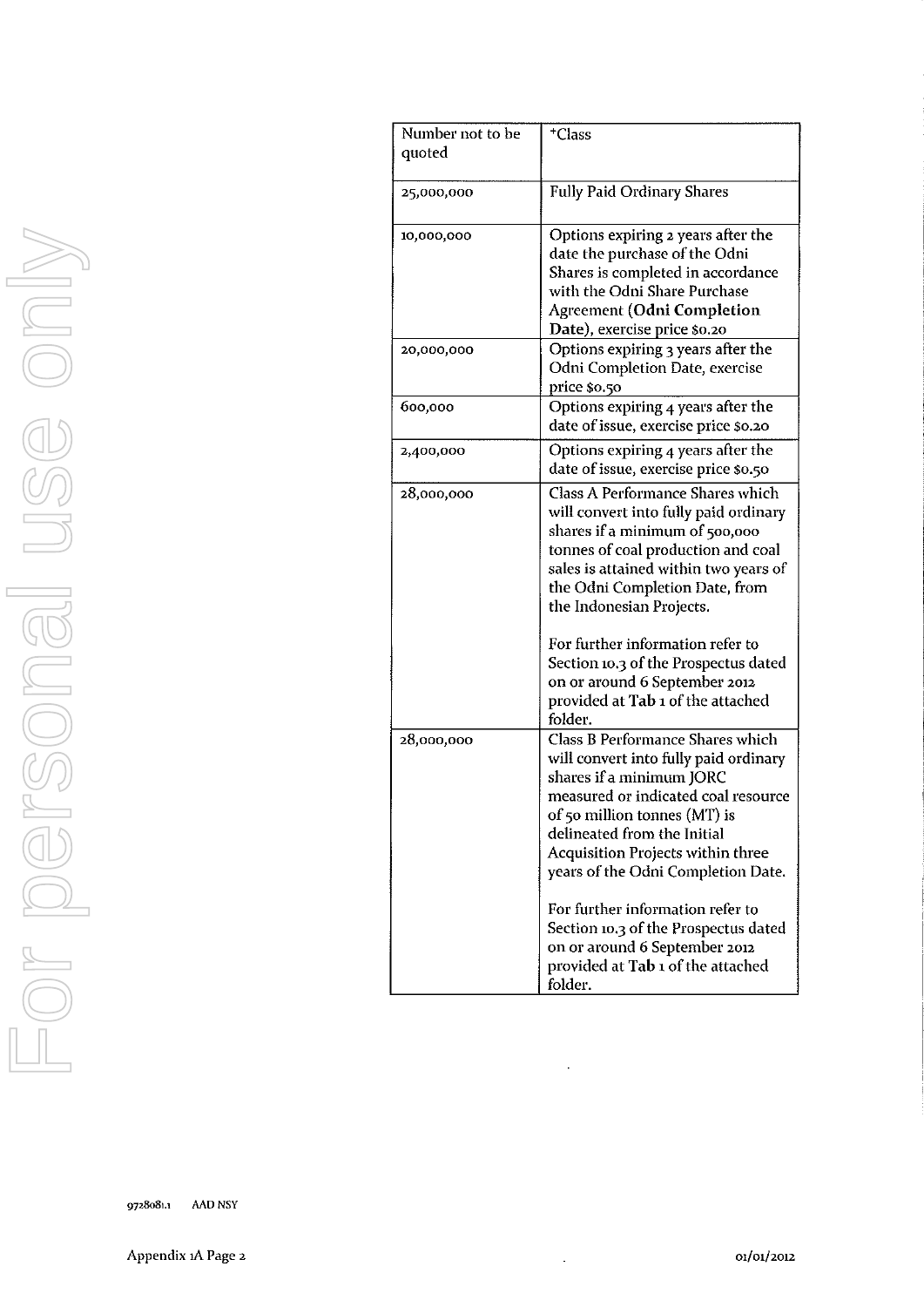|    |                                                                                                                                                                                                                                                         |                                                                                                                    | will convert into fully paid ordinary<br>shares if a minimum JORC inferred<br>coal resource of 400 MT is<br>delineated from the Indonesian<br>Projects within three years of the<br>Odni Completion Date.<br>For further information refer to<br>Section 10.3 of the Prospectus dated<br>on or around 6 September 2012<br>provided at Tab 1 of the attached<br>folder. |
|----|---------------------------------------------------------------------------------------------------------------------------------------------------------------------------------------------------------------------------------------------------------|--------------------------------------------------------------------------------------------------------------------|------------------------------------------------------------------------------------------------------------------------------------------------------------------------------------------------------------------------------------------------------------------------------------------------------------------------------------------------------------------------|
| 4  | Telephone number, postal<br>address for all<br>correspondence, general fax<br>number, fax number for<br><sup>+</sup> company announcements<br>office to confirm release of<br>information to the market,<br>and e-mail address for<br>contact purposes. | Level 5<br>56 Pitt Street<br>Sydney NSW<br>2000                                                                    |                                                                                                                                                                                                                                                                                                                                                                        |
| 4A | Person(s) responsible for<br>communications with ASX<br>in relation to listing rule<br>matters and contact details<br>for that person, including<br>mobile telephone number<br>and email address.                                                       | Mr Shane Hartwig<br>Mobile: +61 412 305 554<br>Mr Barry Tudor<br>Mobile: +61 412 276 086<br>Phone: +61 2 8651 7820 | Non-executive Director & Company Secretary<br>Email: shane.hartwig@pelotoncapital.com.au<br>Chief Executive Officer & Managing Director<br>Email: barry.tudor@exaltresources.com.au                                                                                                                                                                                    |
| 5  | Address of principal<br>*security registries for each<br><sup>+</sup> class of <sup>+</sup> security (including<br>$^+$ CDIs)                                                                                                                           | Level <sub>4</sub><br>60 Carrington Street<br>Sydney NSW 2000                                                      | <b>Computershare Investor Services Pty Limited</b>                                                                                                                                                                                                                                                                                                                     |
| 6  | Annual balance date                                                                                                                                                                                                                                     | 30 June                                                                                                            |                                                                                                                                                                                                                                                                                                                                                                        |

**28,000,000** 

Class C Performance Shares which

Companies only *(Other entities go to 19)*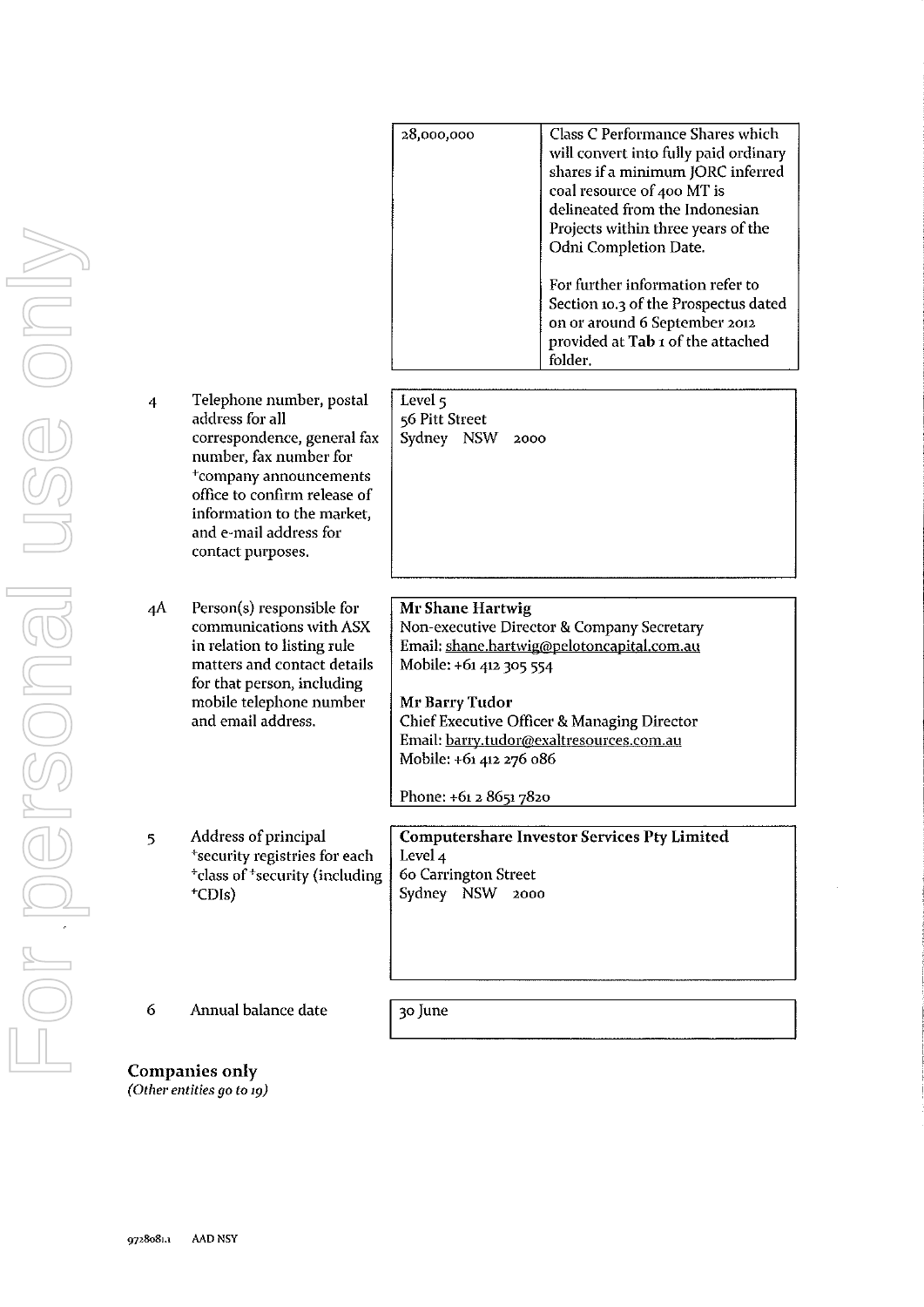| 7 | Name and title of chief<br>executive officer/managing<br>director | Mr Barry Tudor<br><b>Chief Executive Officer &amp; Managing Director</b>                                                                                                                                                                                                                                                             |
|---|-------------------------------------------------------------------|--------------------------------------------------------------------------------------------------------------------------------------------------------------------------------------------------------------------------------------------------------------------------------------------------------------------------------------|
| 8 | Name and title of<br>chairperson of directors                     | Mr Emmanuel Correia<br>Non-executive Chairman                                                                                                                                                                                                                                                                                        |
| Q | Names of all directors                                            | Mr Barry Tudor – Chief Executive Officer & Managing<br>Director<br>Mr Emmanuel Correia – Non-executive Chairman<br>Mr James Malone - Non-executive Director<br>Mr Shane Hartwig - Non-executive Director<br>Mr Romy HR Soekarno (proposed non-executive<br>Director)<br>Mr Edward Lee Kwong Foo (proposed non-executive<br>Director) |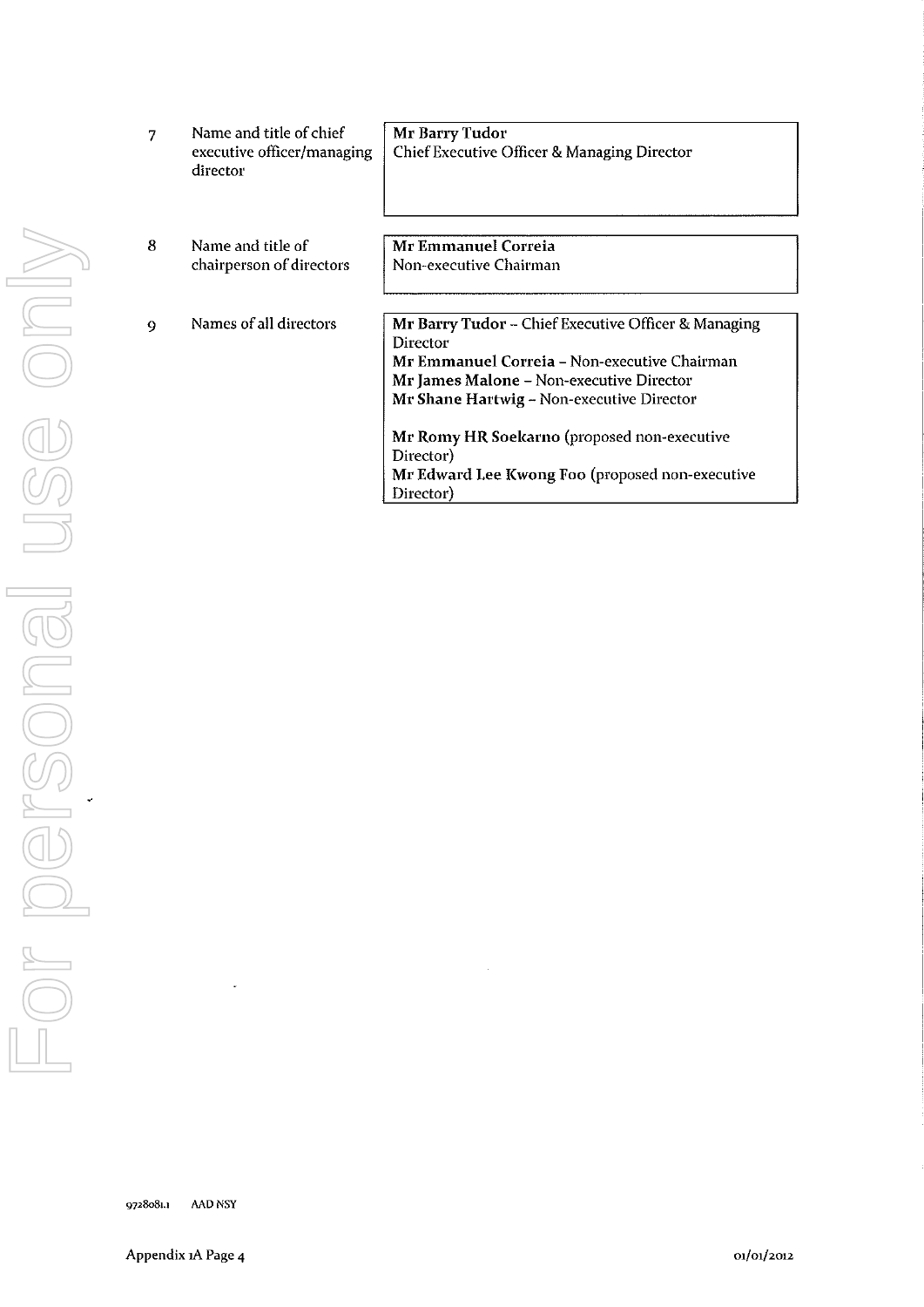| 10  | Duration of appointment of<br>directors (if not subject to<br>retirement by rotation) and | <b>Appointment - Rotation</b><br>Refer to clause 12 of the Company's Constitution found at<br>Tab 3 of the attached folder.                                                                                                                                                                                                                                                                                                              |
|-----|-------------------------------------------------------------------------------------------|------------------------------------------------------------------------------------------------------------------------------------------------------------------------------------------------------------------------------------------------------------------------------------------------------------------------------------------------------------------------------------------------------------------------------------------|
|     | details of any entitlement<br>to participate in profits                                   | Directors of the Company (other than the Managing<br>Director) are subject to retirement by rotation. Pursuant to<br>clause 12.3 of the Company's Constitution, Directors must<br>not hold office (without re-election) after the third annual<br>general meeting following the Director's appointment or<br>three years, whichever is longer.                                                                                           |
|     |                                                                                           | <b>Appointment - Managing Director</b><br>Refer to Parts 3 and 15 of the Executive Services Agreement<br>(ESA) found at Tab 2 of the attached folder.                                                                                                                                                                                                                                                                                    |
|     |                                                                                           | Pursuant to Part 3 of the ESA, Mr Tudor's term as Managing<br>Director commenced in May 2012 and will continue for an<br>initial term of 36 months or until terminated in accordance<br>with Part 15 of the ESA.                                                                                                                                                                                                                         |
|     |                                                                                           | Remuneration<br>Refer to clause 13 of the Company's Constitution found at<br>Tab 3 of the attached folder.                                                                                                                                                                                                                                                                                                                               |
|     |                                                                                           | Pursuant to clause 13.1 of the Company's Constitution, Non-<br>executive Directors' remuneration must not include a<br>commission on, or a percentage of, profits or operating<br>revenue.                                                                                                                                                                                                                                               |
|     |                                                                                           | Remuneration - Managing Director<br>Refer to Part 7 of the ESA found at Tab 2 of the attached<br>folder.                                                                                                                                                                                                                                                                                                                                 |
|     |                                                                                           | Pursuant to Part 7 of the ESA, the Company intends to<br>develop a Short Term Incentive Scheme. Under the<br>Scheme, the Company may pay the Managing Director (in<br>addition to the cash and equity remuneration paid to the<br>Managing Director) such amount as the Company (in its<br>absolute discretion) considers appropriate taking into<br>account, amongst other things, the overall financial<br>performance of the Company. |
| 10A |                                                                                           | An original or certified true copy of a national criminal history check obtained from the<br>Australian Federal Police, a State or Territory police service or a broker accredited by                                                                                                                                                                                                                                                    |

- CrimTrac for each director or proposed director which is not more than 12 months old or, if the director is not an Australian resident, either:
	- (a) an equivalent national criminal history check for each country in which the director has resided over the past 10 years (in English or together with a certified English translation); or
	- (b) if such a check is not available in any such country, a statutory declaration from the director confirming that fact and that he or she has not been convicted in that country or elsewhere of:
		- (i) any criminal offence involving fraud, dishonesty, misrepresentation, concealment of material facts or breach of director's duties; or
		- (ii) any other criminal offence which at the time carried a maximum term of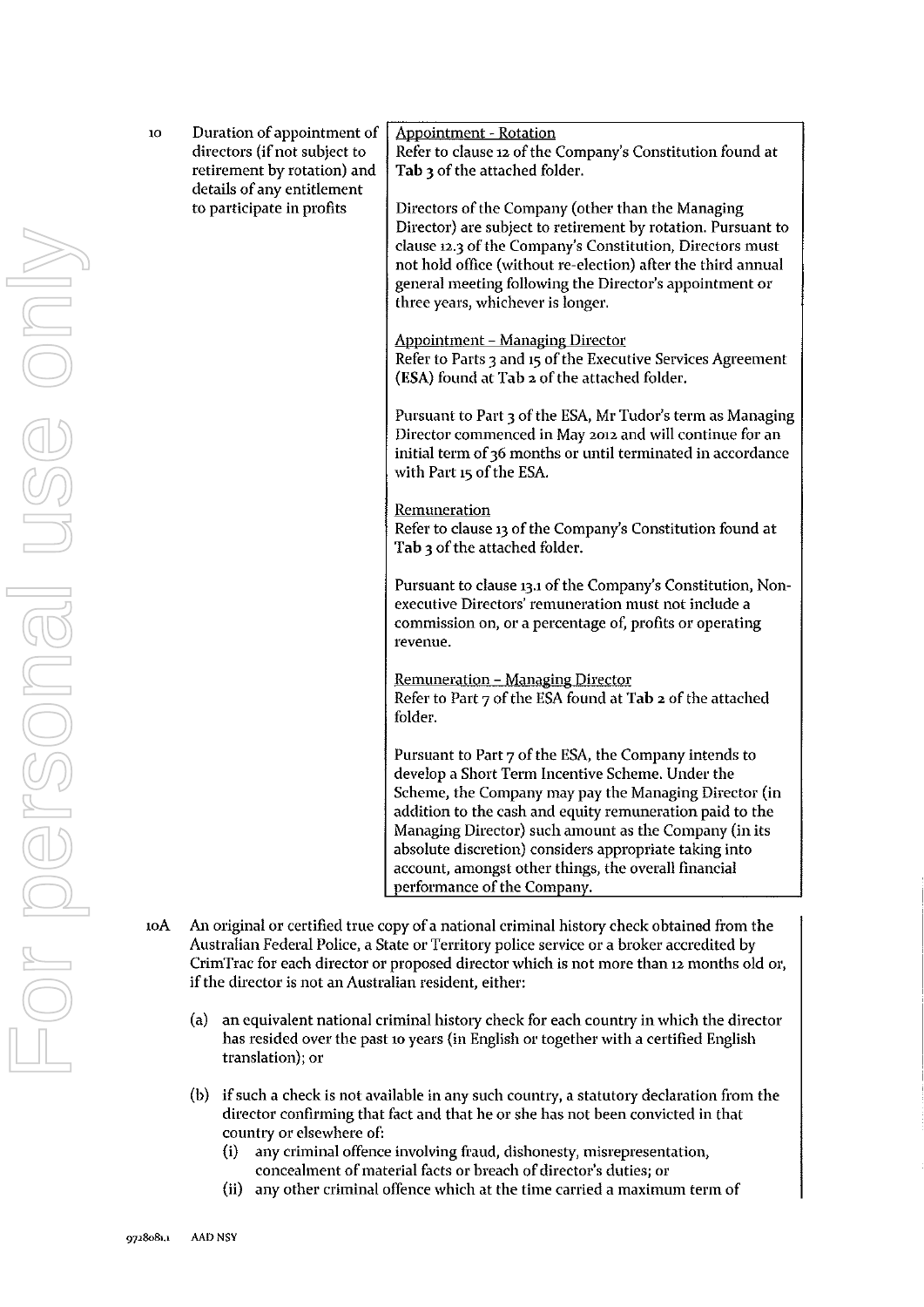imprisonment of 5 years or more (regardless of the period, if any, for which he or she was sentenced).

- 10B An original or certified true copy of a search of the Insolvency Trustee Services Australia National Personal Insolvency Index for each director or proposed director which is not more than 12 months old or, if the director is not an Australian resident, either:
	- (a) an equivalent national bankruptcy check for each country in which the director has resided over the past 10 years (in English or together with a certified English translation); or
	- (b) if such a check is not available in any such country, a statutory declaration from the director confirming that fact and that he or she has not been declared a bankrupt or been an insolvent under administration in that or any other country.
- 10C A statutory declaration from each director or proposed director confirming that:
	- (a) the director has not been the subject of any criminal or civil penalty proceedings or other enforcement action by any government agency in which he or she was found to have engaged in behaviour involving fraud, dishonesty, misrepresentation, concealment of material facts or breach of duty;
	- (b) the director has not been refused membership of, or had their membership suspended or cancelled by, any professional body on the ground that he or she has engaged in behaviour involving fraud, dishonesty, misrepresentation, concealment of material facts or breach of duty;
	- $(c)$  the director has not been the subject of any disciplinary action (including any censure, monetary penalty or banning order) by a securities exchange or other authority responsible for regulating securities markets for failure to comply with his or her obligations as a director of a listed entity;
	- (d) no listed entity of which he or she was a director (or, in the case of a listed trust, in respect of which he or she was a director of the responsible entity) at the time of the relevant conduct has been the subject of any disciplinary action (including any censure, monetary penalty, suspension of trading or termination of listing) by a securities exchange or other authority responsible for regulating securities markets for failure to comply with its obligations under the listing rules applicable to that entity; and
	- $(e)$  the director is not aware of any pending or threatened investigation or enquiry by a government agency, professional body, securities exchange or other authority responsible for regulating securities markets that could lead to proceedings or action of the type described in (a), (b), (c) or (d) above,

or, if the director is not able to give such confirmation, a statement to that effect and a detailed explanation of the circumstances involved.

*Response: refer* to *copies of the relevant certificates, searches and statutory declarations found* at *Tab* 5 *of the attached folder* 

11 Name and title of company secretary

Mr Shane Hartwig Company Secretary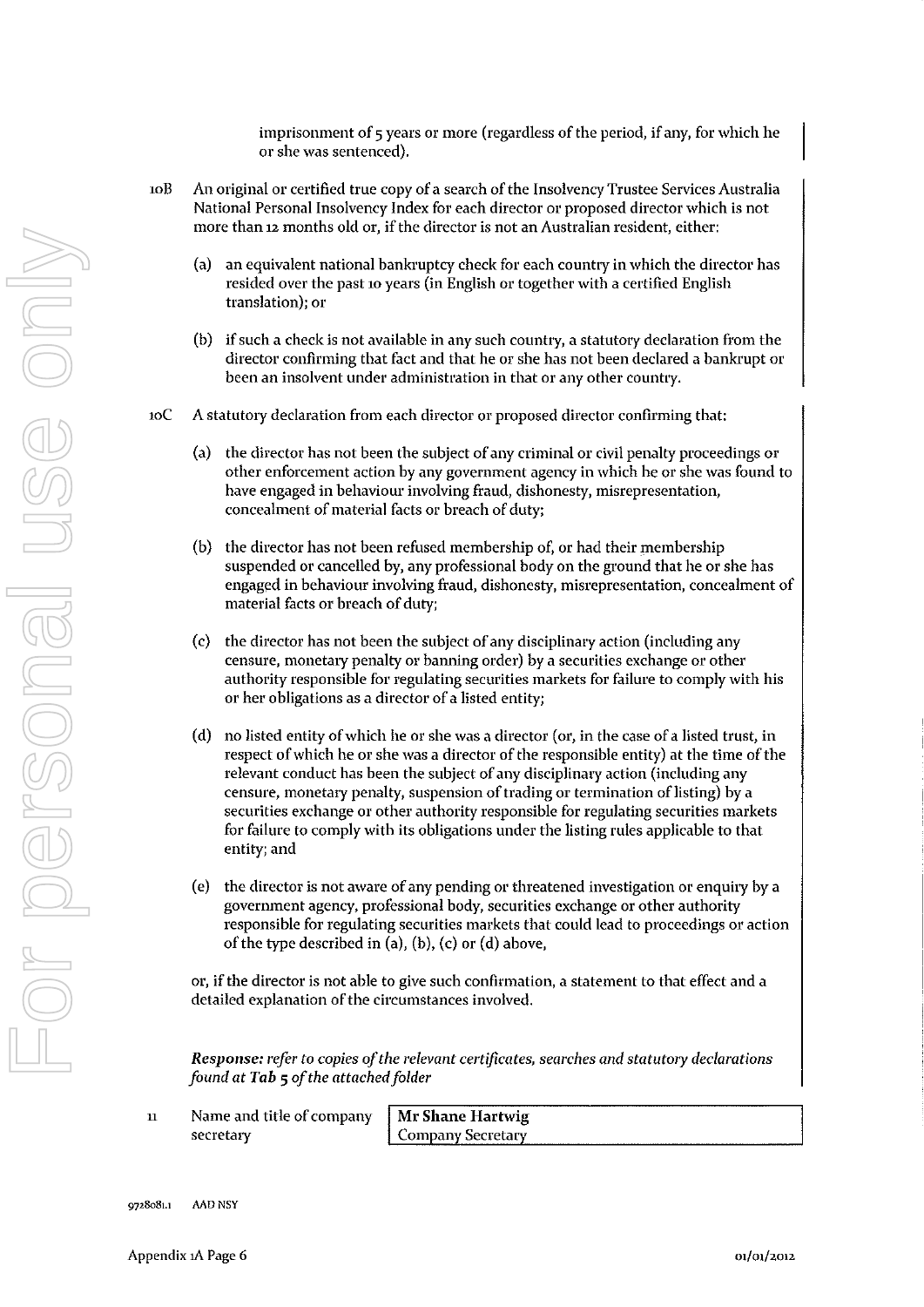| 12  | Place of incorporation                                                                                                                                                    | <b>New South Wales</b>                          |
|-----|---------------------------------------------------------------------------------------------------------------------------------------------------------------------------|-------------------------------------------------|
| 13  | Date of incorporation                                                                                                                                                     | 21 July 2010                                    |
| 14  | Legislation under which<br>incorporated                                                                                                                                   | Corporations Act 2001 (Cth)                     |
| 15  | Address of registered office<br>in Australia                                                                                                                              | Level 5<br>56 Pitt Street<br>Sydney NSW<br>2000 |
| 16  | Month in which annual<br>meeting is usually held                                                                                                                          | November                                        |
| 17  | Months in which dividends<br>are usually paid (or are<br>intended to be paid)                                                                                             | N/A                                             |
| 18  | If the entity is a foreign<br>company which has a<br>certificated subregister for<br>quoted <sup>+</sup> securities, the<br>location of Australian<br>*security registers | N/A                                             |
|     |                                                                                                                                                                           |                                                 |
| 18A | If the entity is a foreign<br>company, the name and<br>address of the entity's<br>Australian agent for service<br>of process                                              | N/A                                             |
|     |                                                                                                                                                                           |                                                 |
|     | (Companies now go to 31)                                                                                                                                                  |                                                 |
|     | All entities except companies                                                                                                                                             |                                                 |
| 19  | Name and title of chief<br>executive officer/managing                                                                                                                     | N/A                                             |

20 entity Name and title of chairperson of directors of responsible entity

director of the responsible

| N/A |  |
|-----|--|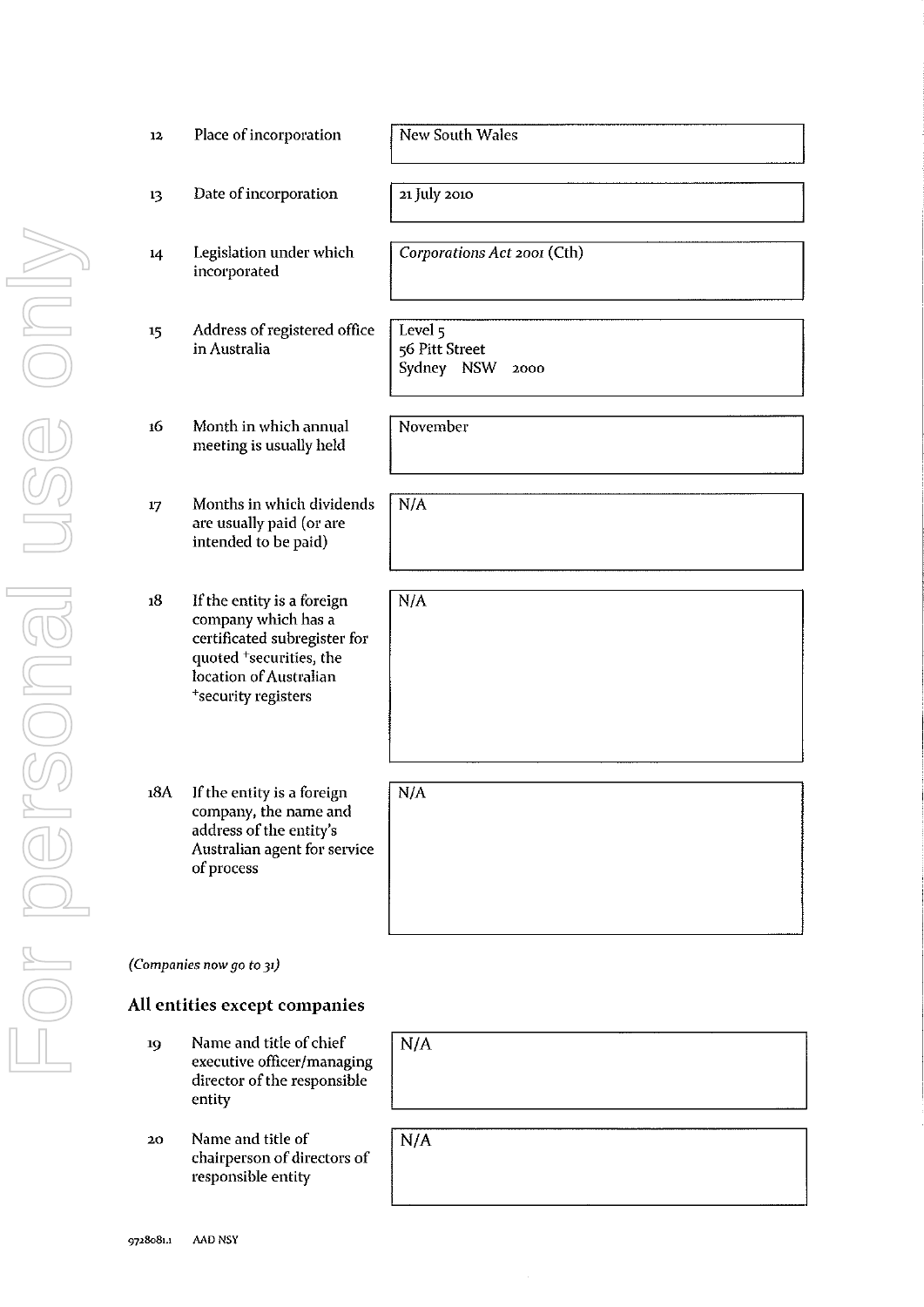- 22A An original or certified true copy of a national criminal history check obtained from the Australian Federal Police, a State or Territory police service or a broker accredited by CrimTrac for each director or proposed director of the responsible entity which is not more than 12 months old and, if the director is not an Australian resident, either:
	- (a) an equivalent national criminal history check for each country in which the director has resided over the past 10 years (in English or together with a certified English translation); or
	- (b) if such a check is not available in any such country, a statutory declaration from the director confirming that fact and that he or she has not been convicted in that country or elsewhere of: (i) any criminal offence involving fraud, dishonesty, misrepresentation, concealment of material facts or breach of director's duties; or (ii) any other criminal offence which at the time carried a maximum term of imprisonment for 5 years or more (regardless of the period, if any, for which he or she was sentenced).
- 22B An original or certified true copy of a search of the Insolvency Trustee Services Australia National Personal Insolvency Index for each director or proposed director of the responsible entity which is not more than 12 months old and, if the director is not an Australian resident, either:
	- (a) an equivalent national bankruptcy check for each country in which the director has resided over the past 10 years (in English or together with a certified English translation); or
	- (b) if such a check is not available in any such country, a statutory declaration from the director confirming that fact and that he or she has not been declared a bankrupt or been an insolvent under administration in that or any other country.
- 22C A statutory declaration from each director or proposed director of the responsible entity confirming that:
	- (a) the director has not been the subject of any criminal or civil penalty proceedings or other enforcement action by any government agency in which he or she was found to have engaged in behaviour involving fraud, dishonesty, misrepresentation, concealment of material facts or breach of duty;
	- (b) the director has not been refused membership of, or had their membership

**9728081.1 AAD NSY**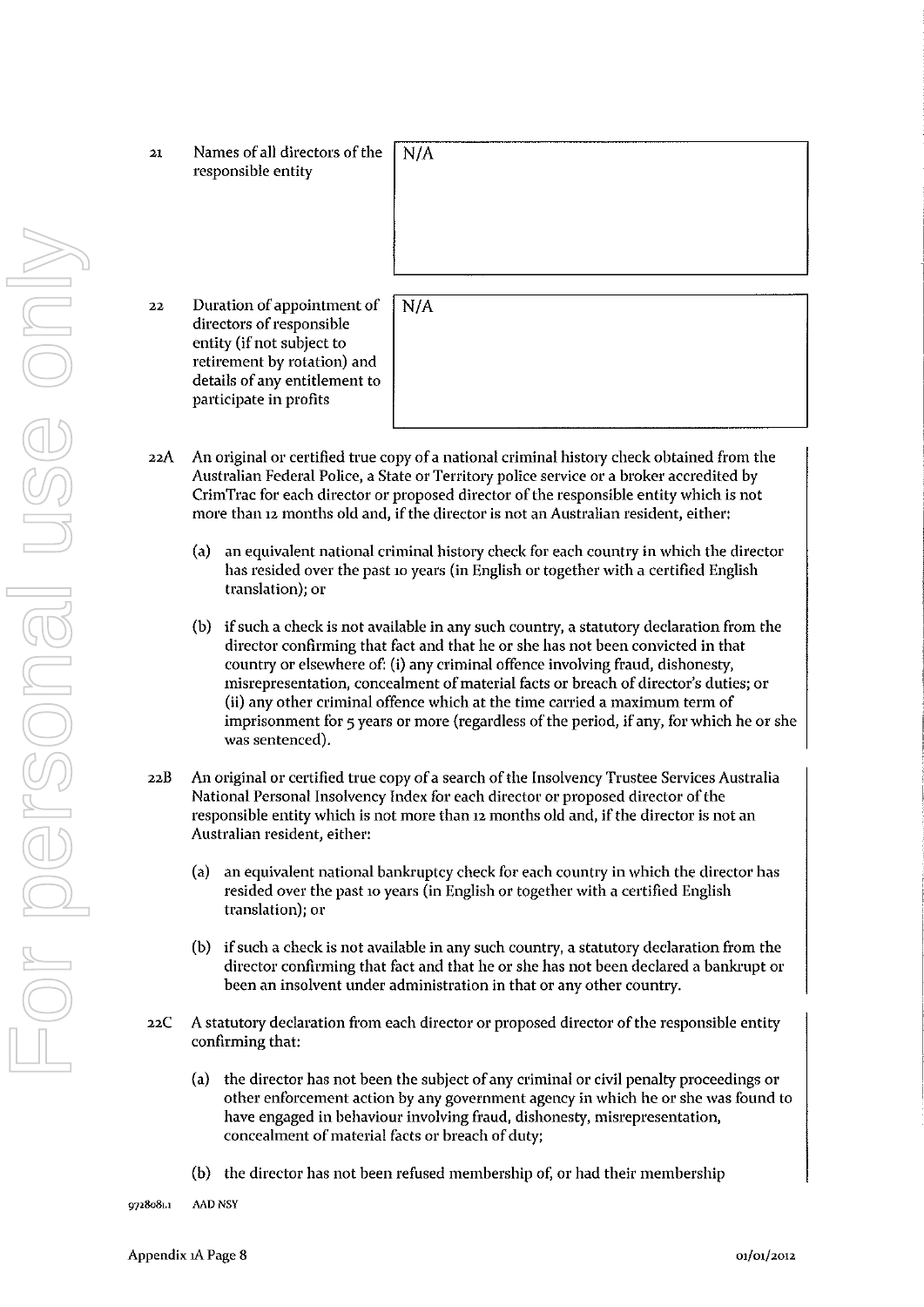suspended or cancelled by, any professional body on the ground that he or she has engaged in behaviour involving fraud, dishonesty, misrepresentation, concealment of material facts or breach of duty;

- (c) the director has not been the subject of any disciplinary action (including any censure, monetary penalty or banning order) by a securities exchange or other authority responsible for regulating securities markets for failure to comply with his or her obligations as a director of a listed entity;
- (d) no listed entity of which he or she was a director (or, in the case of a listed trust, in respect of which he or she was a director of the responsible entity) at the time of the relevant conduct has been the subject of any disciplinary action (including any censure, monetary penalty, suspension of trading or termination of listing) by a securities exchange or other authority responsible for regulating securities markets for failure to comply with its obligations under the listing rules applicable to that entity; and
- $(e)$  the director is not aware of any pending or threatened investigation or enquiry by a government agency, professional body, securities exchange or other authority responsible for regulating securities markets that could lead to proceedings or action of the type described in  $(a)$ ,  $(b)$ ,  $(c)$  or  $(d)$  above,

or, if the director is not able to give such confirmation, a statement to that effect and a detailed explanation of the circumstances involved.

| 23  | Name and title of company<br>secretary of responsible<br>entity                      | N/A |
|-----|--------------------------------------------------------------------------------------|-----|
| 23A | Trusts only - the names of<br>the members of the<br>compliance committee (if<br>any) | N/A |
| 24  | Place of registration of the<br>entity                                               | N/A |
| 25  | Date of registration of the<br>entity                                                | N/A |
| 26  | Legislation under which the<br>entity is registered                                  | N/A |
| 27  | Address of administration<br>office in Australia of the<br>entity                    | N/A |
| 28  | If an annual meeting is held,<br>month in which it is usually<br>held                | N/A |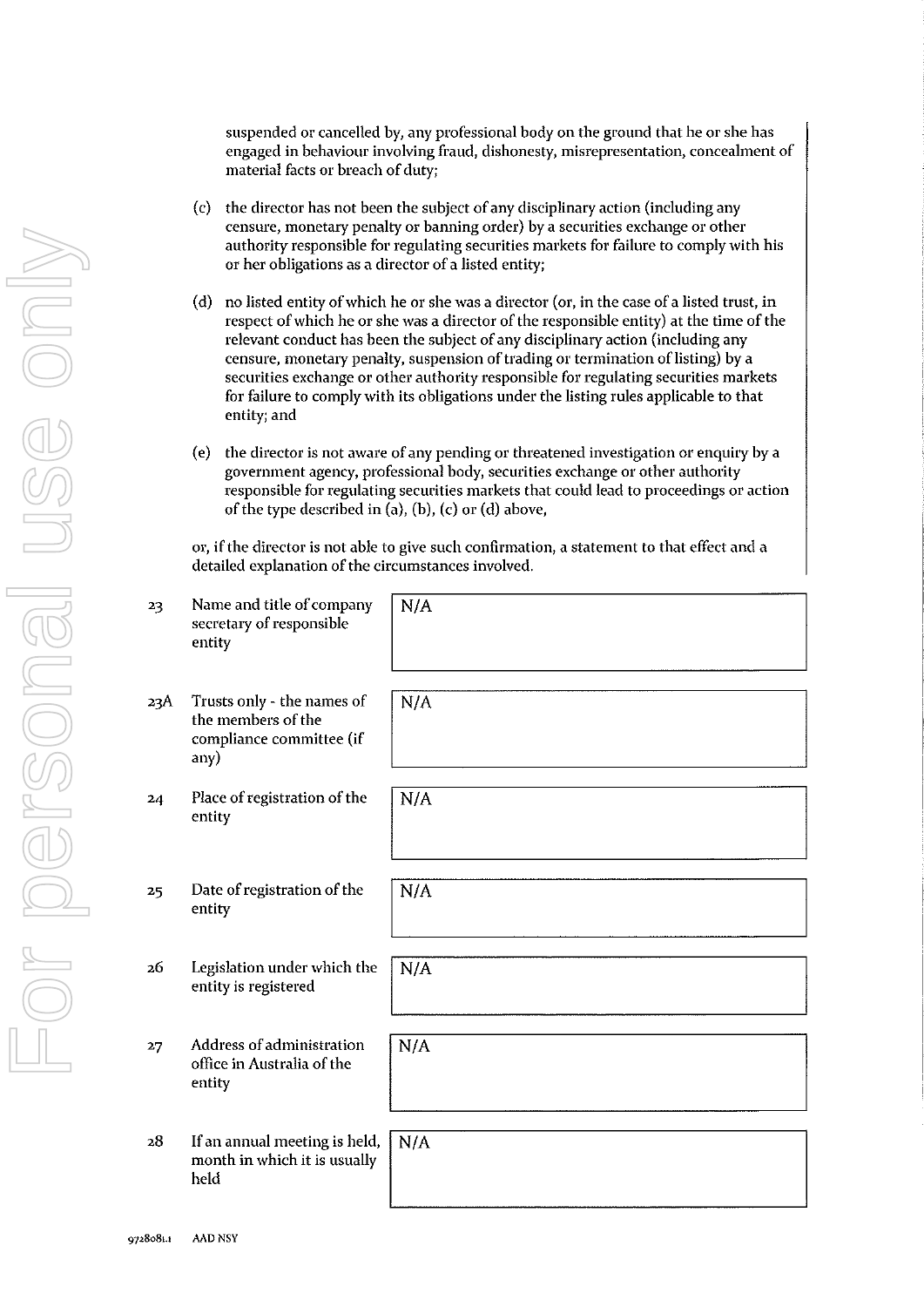| 29  | Months in which<br>distributions are usually<br>paid (or are intended to be<br>paid)                                                                                                 | N/A |
|-----|--------------------------------------------------------------------------------------------------------------------------------------------------------------------------------------|-----|
| 30  | If the entity is a foreign<br>entity which has a<br>certificated subregister for<br>quoted <sup>+</sup> securities, the<br>location of Australian<br><sup>+</sup> security registers | N/A |
| 30A | If the entity is a foreign<br>trust, the name and address<br>of the entity's Australian<br>agent for service of process                                                              | N/A |
|     | $\Lambda$ hout the entity                                                                                                                                                            |     |

## **About the entity**

# **All entities**

For personal use only

or personal

USC Only

| Tick to indicate you are providing the<br>information or documents |  |                                                                                                                   | Where is the information or<br>document to be found? (eg,<br>prospectus cross reference) |
|--------------------------------------------------------------------|--|-------------------------------------------------------------------------------------------------------------------|------------------------------------------------------------------------------------------|
| 31                                                                 |  | Evidence of compliance with 20 cent<br>minimum issue price or sale price, and spread                              | Issue price is \$0.20.                                                                   |
|                                                                    |  | requirements                                                                                                      | See Section 2.1 of the Prospectus<br>found at Tab 1 of the attached<br>folder.           |
|                                                                    |  |                                                                                                                   | Evidence of compliance with spread<br>requirements will be provided.                     |
| 32                                                                 |  | Prospectus, Product Disclosure Statement or<br>information memorandum relevant to the<br>application (250 copies) | Two copies of the Prospectus<br>provided at Tab 1 of the attached<br>folder.             |
|                                                                    |  |                                                                                                                   | Additional copies to be provided.                                                        |
| 33                                                                 |  | Cheque for fees                                                                                                   | A cheque in the sum $\frac{1}{2}$ 83,487.25 is<br>attached.                              |
|                                                                    |  |                                                                                                                   | A photocopy of that cheque is<br>provided at Tab 4 of the attached<br>folder.            |
|                                                                    |  |                                                                                                                   |                                                                                          |
| 34                                                                 |  | Type of subregisters the entity will operate<br>Example: CHESS and certificated subregisters                      | CHESS and Issuer-Sponsored sub-<br>registers. See Section 2.11 of the                    |

**9728081.1 AAD NSY**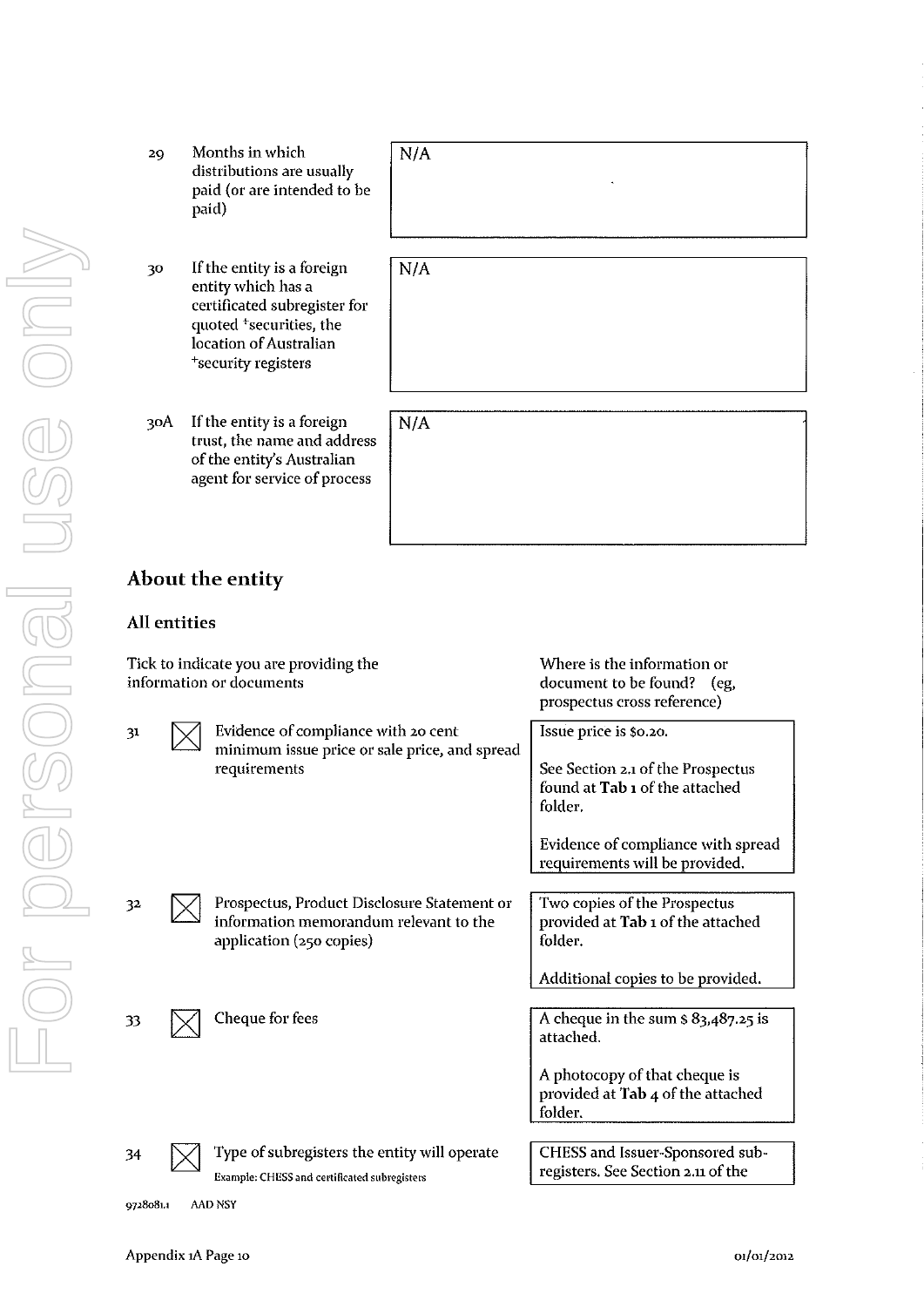|    |                                                                                                                                                                  | Prospectus found at Tab 1 of the                                                                                                                                                                                                                                                                                                                                                                                                                                                                                                                                                                                                                                                                                                                                                                                                                                                                                                                                                    |
|----|------------------------------------------------------------------------------------------------------------------------------------------------------------------|-------------------------------------------------------------------------------------------------------------------------------------------------------------------------------------------------------------------------------------------------------------------------------------------------------------------------------------------------------------------------------------------------------------------------------------------------------------------------------------------------------------------------------------------------------------------------------------------------------------------------------------------------------------------------------------------------------------------------------------------------------------------------------------------------------------------------------------------------------------------------------------------------------------------------------------------------------------------------------------|
|    |                                                                                                                                                                  | attached folder.                                                                                                                                                                                                                                                                                                                                                                                                                                                                                                                                                                                                                                                                                                                                                                                                                                                                                                                                                                    |
| 35 | Copies of any contracts referred to in the<br>prospectus, Product Disclosure Statement or<br>information memorandum (including<br>any<br>underwriting agreement) | Copies of the material contracts<br>referred to in Section [10.5] of the<br>Prospectus are provided at Tab 6 of<br>the attached folder:<br>Odni Share Purchase<br>٠<br>Agreement;<br>Odni / Exalt Extension of Time<br>۰<br>letter<br>Odni and Corpac letter<br>٠<br>agreement<br>Corpac Services Agreement;<br>٠<br><b>Ex Mining Services Agreement;</b><br>٠<br><b>Sugico Share Purchase</b><br>٠<br>Agreement (unsigned)<br>Project Sugico Letter of Intent;<br>٠<br>Project BIG Share Purchase<br>٠<br>Agreement;<br>Project BIG - extension of time<br>٠<br>letter<br>Project MMBP Option<br>٠<br>Agreement;<br>Project MMBP - extension of<br>٠<br>time letter<br>Project Karin Conditional Share<br>۰<br>Sale and Purchase Agreement;<br>Project Karin - extension of<br>۰<br>time letter<br>Peloton Capital mandate for<br>٠<br>lead manager services;<br>Directors' Deeds of Access,<br>٠<br>Indemnity and Insurance;<br>Non-executive director letters of<br>appointment. |
| 36 | A certified copy of any restriction agreement<br>entered into in relation to <sup>+</sup> restricted<br>securities                                               | Please refer<br>existing<br><b>IPO</b><br>to<br>restriction<br>agreements<br>currently<br>Additional restriction<br>with ASX.<br>to be provided<br>(i f<br>agreements<br>required).                                                                                                                                                                                                                                                                                                                                                                                                                                                                                                                                                                                                                                                                                                                                                                                                 |
| 37 | If there are <sup>+</sup> restricted securities, undertaking<br>issued by any bank or <sup>+</sup> recognised trustee                                            | To be provided (if required)                                                                                                                                                                                                                                                                                                                                                                                                                                                                                                                                                                                                                                                                                                                                                                                                                                                                                                                                                        |
| 38 | (Companies only) - certificate of<br>incorporation or other evidence of status<br>(including any change of name)                                                 | Certificate of incorporation provided<br>at Tab 7 of the attached folder.                                                                                                                                                                                                                                                                                                                                                                                                                                                                                                                                                                                                                                                                                                                                                                                                                                                                                                           |
| 39 | (All entities except companies) - certificate of<br>registration or other evidence of status<br>(including change of name)                                       | N/A                                                                                                                                                                                                                                                                                                                                                                                                                                                                                                                                                                                                                                                                                                                                                                                                                                                                                                                                                                                 |
| 40 | Copy of the entity's constitution (eg, if a<br>company, the memorandum and articles of                                                                           | Company's Constitution provided at<br>Tab 3 of the attached folder.                                                                                                                                                                                                                                                                                                                                                                                                                                                                                                                                                                                                                                                                                                                                                                                                                                                                                                                 |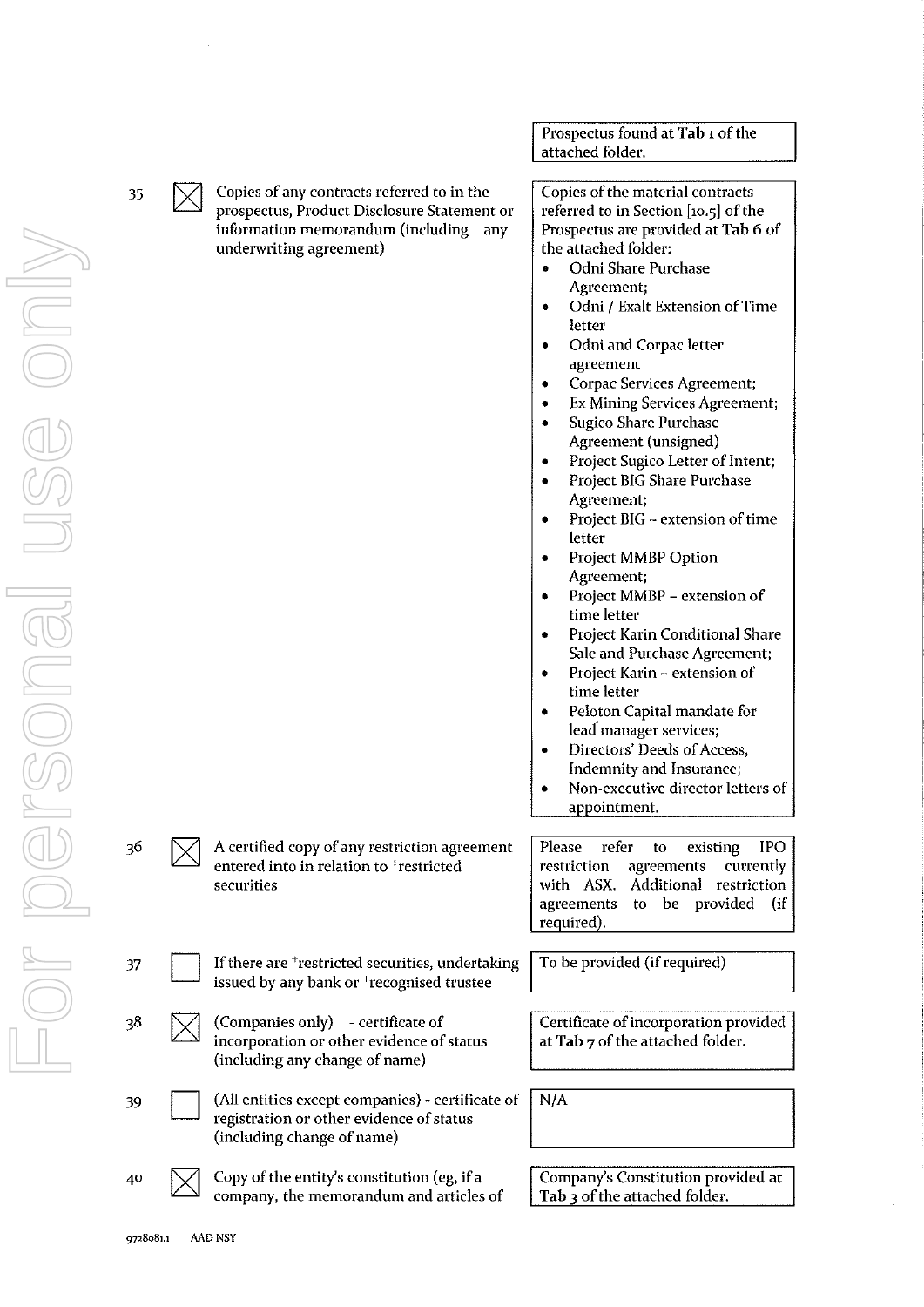|                           |     | association)                                                                                                                                                                                                                                          |                                                                                                                           |
|---------------------------|-----|-------------------------------------------------------------------------------------------------------------------------------------------------------------------------------------------------------------------------------------------------------|---------------------------------------------------------------------------------------------------------------------------|
|                           |     |                                                                                                                                                                                                                                                       | Where is the information or<br>document to be found?<br>eg,<br>prospectus cross reference)                                |
|                           | 41  | Completed checklist that the constitution<br>complies with the listing rules (copy of<br>articles checklist is available from any<br>Companies Department)                                                                                            | Provided as part of IPO and<br>constitution remains unchanged.                                                            |
|                           | 42  | A brief history of the entity or, if applicable,<br>the group                                                                                                                                                                                         | See Section 1.1 of the Prospectus<br>provided at Tab 1 of the attached<br>folder.                                         |
|                           | 42A | Copy of agreement with ASX that<br>documents may be given to ASX and<br>authenticated electronically.                                                                                                                                                 | Provided as part of IPO and<br>constitution remains unchanged.                                                            |
|                           |     | About the securities to be quoted                                                                                                                                                                                                                     |                                                                                                                           |
|                           | 43  | Confirmation that the <sup>+</sup> securities to be<br>quoted are eligible to be quoted under the<br>listing rules                                                                                                                                    | The Company confirms that the<br>conditions for quotation contained<br>in Listing Rule 2.1 have been, or will<br>be, met. |
|                           | 44  | Voting rights of <sup>+</sup> securities to be quoted                                                                                                                                                                                                 | See Section 10.2 of the Prospectus<br>provided at Tab 1 of the attached<br>folder.                                        |
|                           | 45  | A specimen certificate/holding statement for<br>each <sup>+</sup> class of <sup>+</sup> securities to be quoted and a<br>specimen holding statement for <sup>+</sup> CDIs                                                                             | Specimen holding statement for<br>fully paid ordinary shares provided<br>at Tab 10 of the attached folder.                |
|                           | 46  | Terms of the <sup>+</sup> securities to be quoted                                                                                                                                                                                                     | See Section 10.2 of the Prospectus<br>provided at Tab 1 of the attached<br>folder.                                        |
|                           | 47  | A statement setting out the names of the 20<br>largest holders in each <sup>+</sup> class of <sup>+</sup> securities to<br>be quoted, and the number and percentage<br>of each <sup>+</sup> class of <sup>+</sup> securities held by those<br>holders | To be provided.                                                                                                           |
| <b>All entities</b><br>48 |     | A distribution schedule of each <sup>+</sup> class of<br><sup>+</sup> equity securities to be quoted, setting out<br>the number of holders in the categories -                                                                                        | To be provided.                                                                                                           |

 $\lceil$ 

1 **- 1,000 1,001 - 5,000 5,001 - 10,000 10,001 - 100,000 100,001 and over**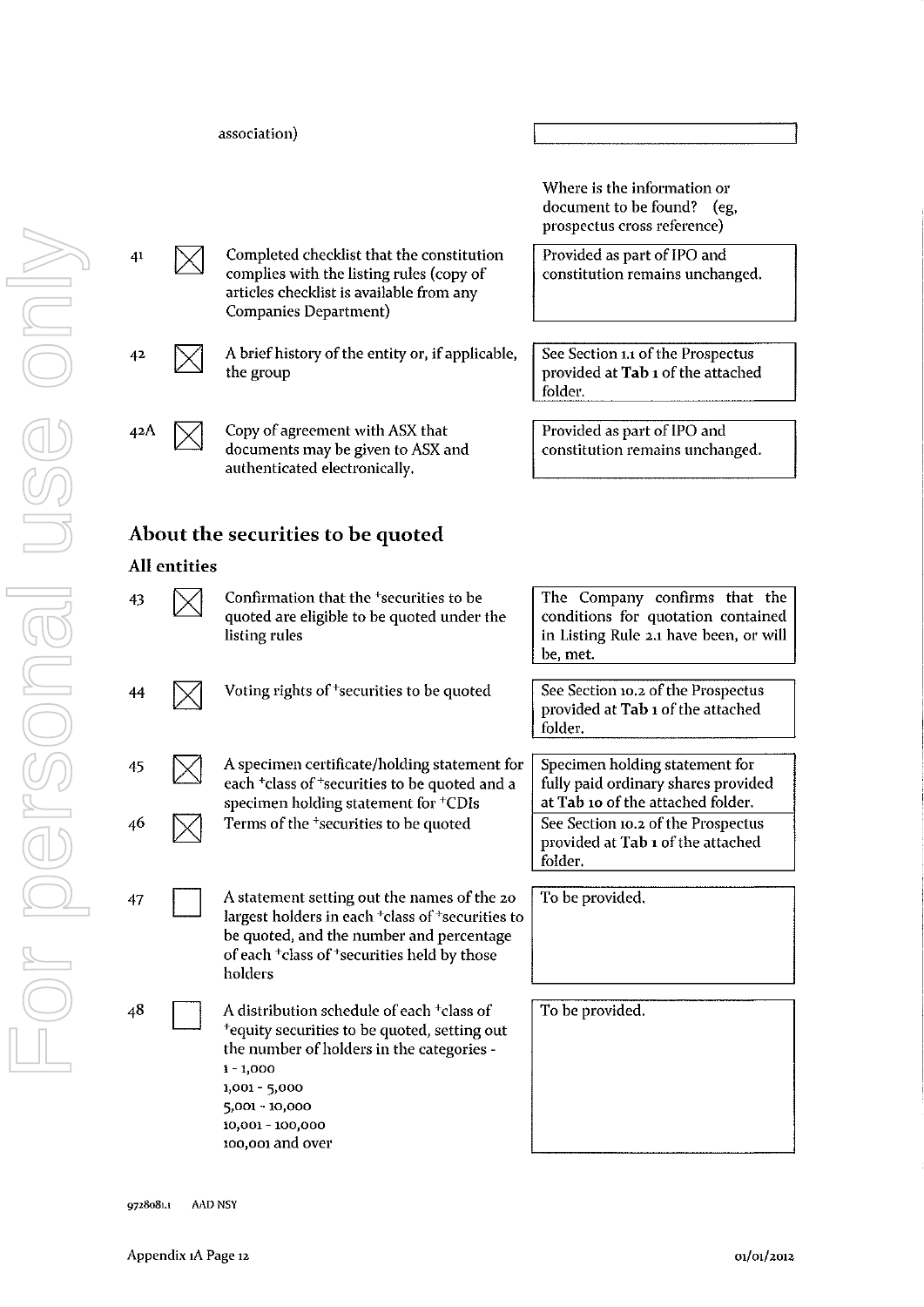| The number of holders of a parcel of<br>49<br>*securities with a value of more than \$2,000,<br>based on the issue/sale price                                                                                  | To be provided.                                                                                                                       |
|----------------------------------------------------------------------------------------------------------------------------------------------------------------------------------------------------------------|---------------------------------------------------------------------------------------------------------------------------------------|
| Terms of any <sup>+</sup> debt securities and<br>50<br><sup>+</sup> convertible debt securities                                                                                                                | N/A<br>Where is the information or                                                                                                    |
|                                                                                                                                                                                                                | document to be found?<br>(eg,<br>prospectus cross reference)                                                                          |
| Trust deed for any <sup>+</sup> debt securities and<br>51<br><sup>+</sup> convertible debt securities                                                                                                          | N/A                                                                                                                                   |
| Deleted 24/10/2005.<br>52                                                                                                                                                                                      |                                                                                                                                       |
| All entities with classified assets<br>(Other entities go to $62$ )                                                                                                                                            |                                                                                                                                       |
| All $+$ mining exploration entities and, if ASX asks, any other entity that has acquired, or entered into an agreement<br>to acquire a <sup>+</sup> classified asset, must give ASX the following information. |                                                                                                                                       |
| The name of the vendor and details of any<br>53<br>relationship of the vendor with us                                                                                                                          | The Company has entered into<br>an agreement to acquire 100% of<br>the issued share capital of Odni<br>Holdings (Pte.) Ltd (a company |

ny has entered into **an agreement to acquire 100% of**  hare capital of Odni<br>te.) Ltd (a company Holdings (Pte.) Ltd (a company incorporated in Singapore with Registration Number 201204057R) pursuant to a share purchase agreement dated 23 July 2012 (Odni SPA). A copy of the Odni SPA is

provided at Tab 6 of the attached folder.

There was no pre-existing relationship between Odni and the Company.

 $\Box$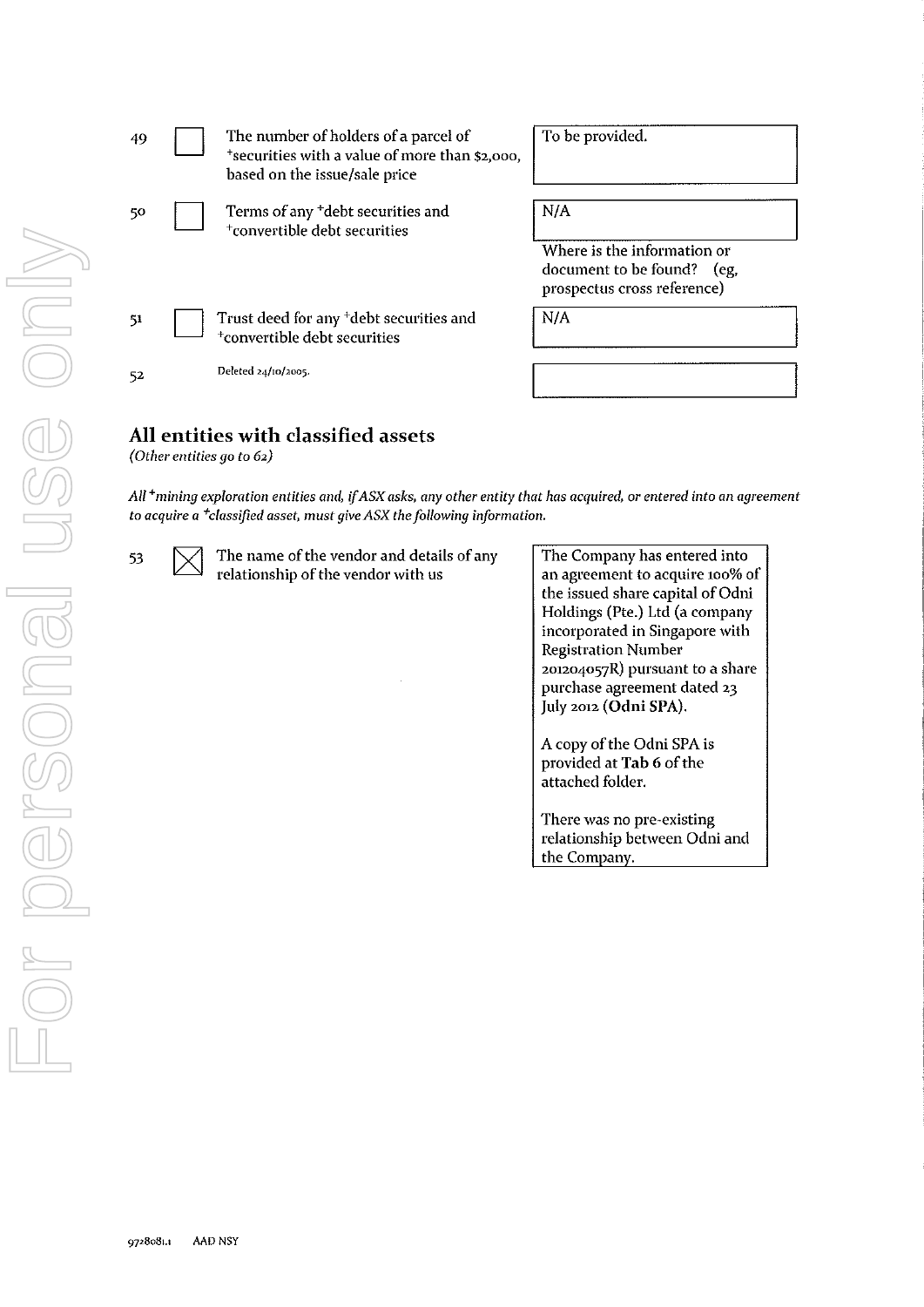|    | ∠∆ | the <sup>+</sup> classified asset at the date of the<br>acquisition or agreement, the name of the<br>beneficial owner(s) and details of the<br>relationship of the beneficial owner(s) to us | the Prospectus provided at Tab<br>1 and the copies of the following<br>agreements provided at Tab 6<br>of the attached folder:<br>Odni Share Purchase<br>Agreement;<br>Project Sugico Share<br>۰<br><b>Purchase Agreement</b><br>(Unsigned);<br>Project BIG Share Purchase<br>٠<br>Agreement;<br>Project MMBP Option<br>۰<br>Agreement; and<br>Project Karin Conditional<br>Share Sale and Purchase<br>Agreement |
|----|----|----------------------------------------------------------------------------------------------------------------------------------------------------------------------------------------------|------------------------------------------------------------------------------------------------------------------------------------------------------------------------------------------------------------------------------------------------------------------------------------------------------------------------------------------------------------------------------------------------------------------|
| 55 |    | The date that the vendor acquired the<br><sup>+</sup> classified asset                                                                                                                       | March and April 2012                                                                                                                                                                                                                                                                                                                                                                                             |
| 56 |    | The method by which the vendor +acquired<br>the <sup>+</sup> classified asset, including whether by<br>agreement, exercise of option or otherwise                                            | Refer to Section 1.7.1 and 10.5 of<br>the Prospectus provided at Tab<br>1 and the copies of the following<br>agreements provided at Tab 6<br>of the attached folder:                                                                                                                                                                                                                                             |

If the vendor was not the beneficial owner of Refer to Section 1.7.1 and 10.5 of

- Odni Share Purchase **Agreement;**
- Project Sugico Share Purchase Agreement(unsigned) ;
- Project BIG Share Purchase Agreement;
- Project MMBP Option Agreement; and
- Project Karin Conditional Share Sale and Purchase Agreement

54

For personal use only

Dersonel

JSG ONI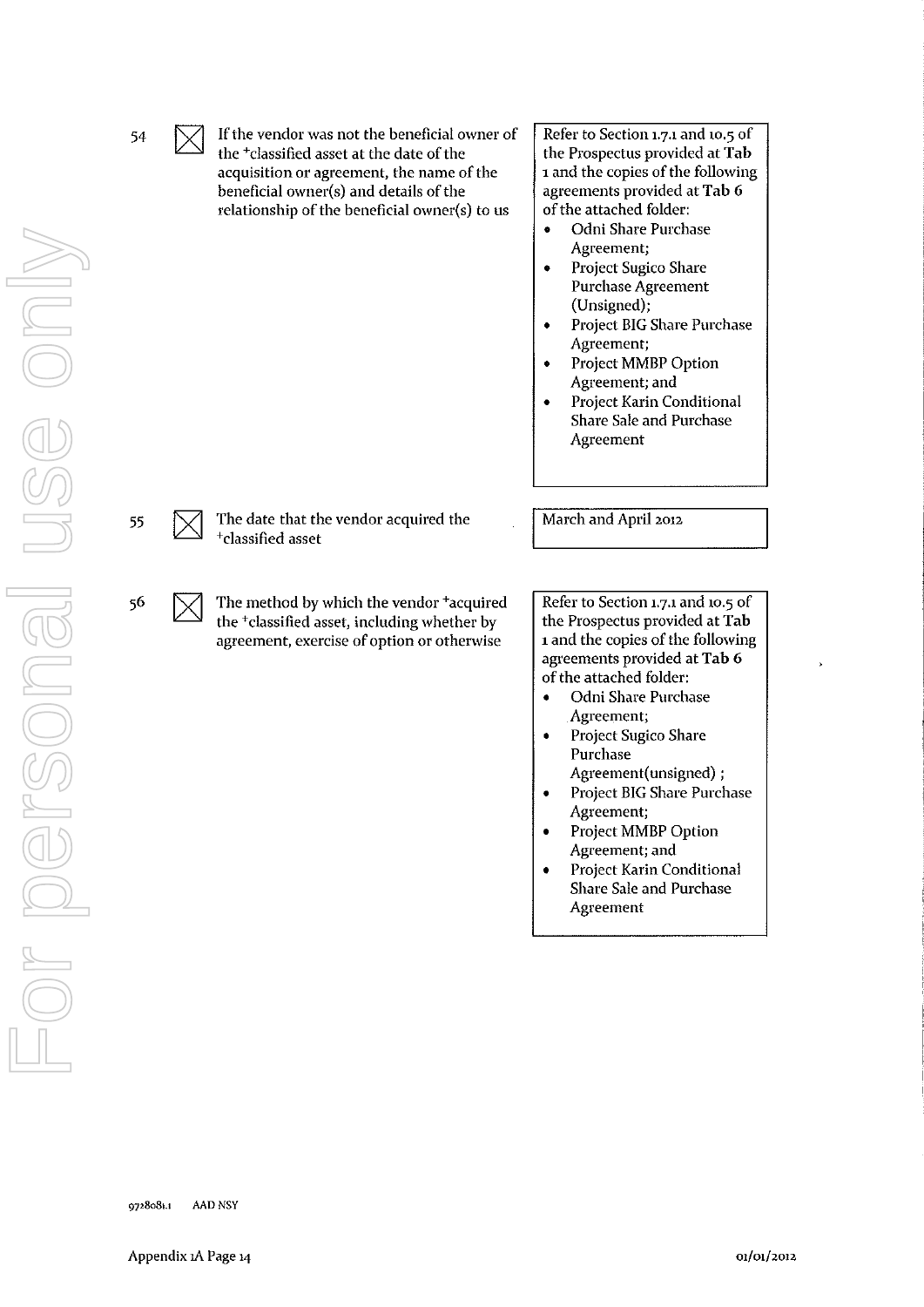| 57 | The consideration passing directly or<br>indirectly from the vendor (when the vendor<br><sup>+</sup> acquired the asset), and whether the<br>consideration has been provided in full                                                                                                                                         | Refer to Section 1.7.1 and 10.5 of<br>the Prospectus provided at Tab<br>1 and the copies of the following<br>agreements provided at Tab 6<br>of the attached folder:<br>Odni Share Purchase<br>$\bullet$<br>Agreement;<br>Project Sugico Share<br>$\bullet$<br>Purchase<br>Agreement(unsigned);<br>Project BIG Share Purchase<br>Agreement;<br>Project MMBP Option<br>Agreement; and<br>Project Karin Conditional<br><b>Share Sale and Purchase</b><br>Agreement |
|----|------------------------------------------------------------------------------------------------------------------------------------------------------------------------------------------------------------------------------------------------------------------------------------------------------------------------------|------------------------------------------------------------------------------------------------------------------------------------------------------------------------------------------------------------------------------------------------------------------------------------------------------------------------------------------------------------------------------------------------------------------------------------------------------------------|
| 58 | Full details of the <sup>+</sup> classified asset, including<br>any title particulars                                                                                                                                                                                                                                        | Refer to Section 3 and Section 6<br>(Independent Technical Review)<br>of the Prospectus provided at<br>Tab 1.                                                                                                                                                                                                                                                                                                                                                    |
|    |                                                                                                                                                                                                                                                                                                                              | Where is the information or<br>document to be found? (eg,<br>prospectus cross reference)                                                                                                                                                                                                                                                                                                                                                                         |
| 59 | The work done by or on behalf of the vendor<br>in developing the <sup>+</sup> classified asset. In the<br>case of a <sup>+</sup> mining tenement, this includes<br>prospecting in relation to the tenement. If<br>money has been spent by the vendor, state<br>the amount (verification of which may be<br>required by ASX). | BIG: A surface geological<br>mapping exercise was<br>undertaken in December 2011<br>over the concession area.<br>MMBP: The vendor is currently<br>undertaking a geological<br>mapping exercise over the<br>concession area.<br>KARIN: A technical review of<br>the concession area was done in<br>Oct 2011.<br>Details of expenditure incurred<br>on these projects to be<br>provided.                                                                           |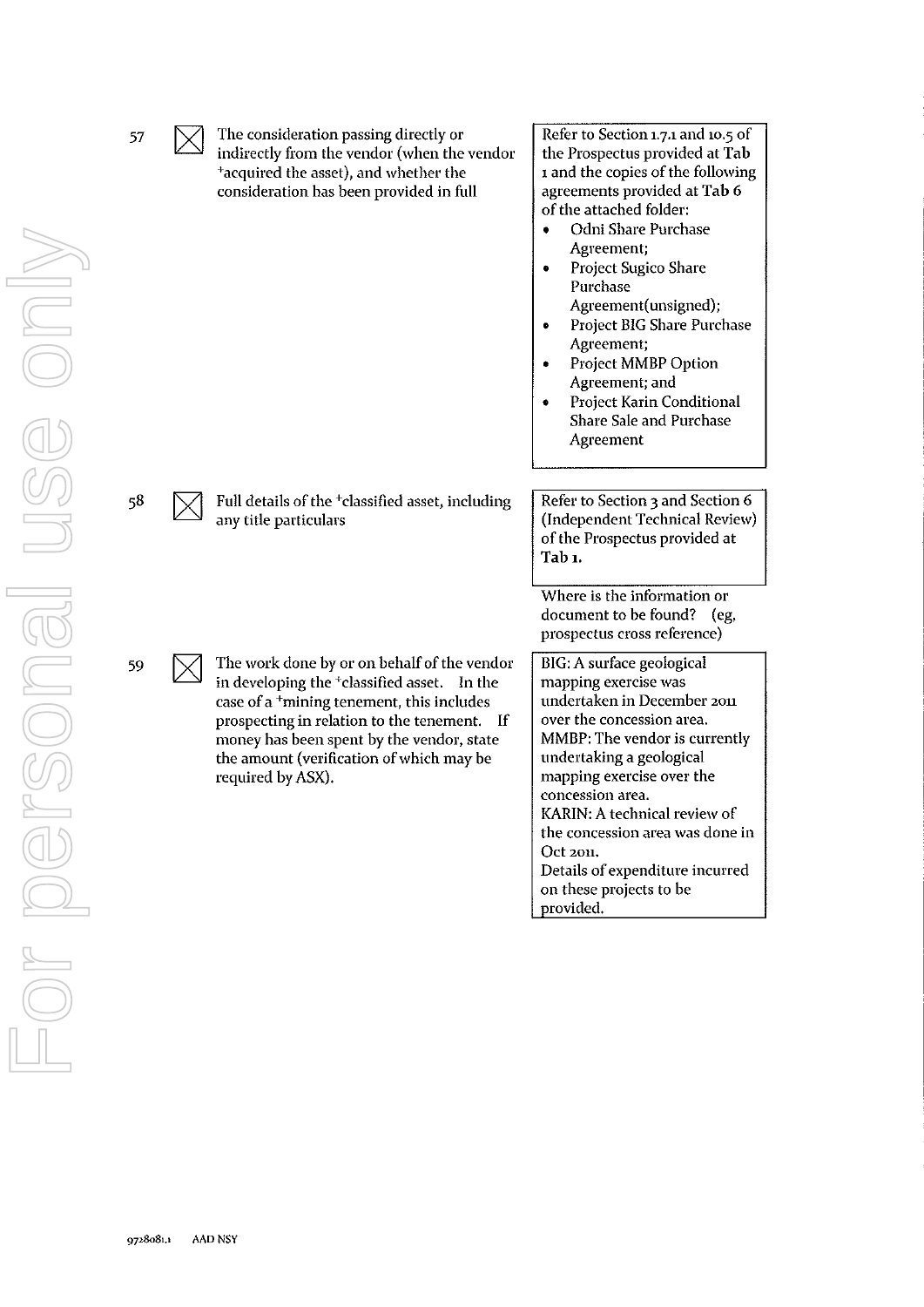| 60 | The date that the entity <sup>+</sup> acquired the<br><sup>+</sup> classified asset from the vendor, the<br>consideration passing directly or indirectly to<br>the vendor, and whether that consideration<br>has been provided in full | Refer to Section 1.7.1 and 10.5 of<br>the Prospectus provided at Tab<br>1 and the copies of the following<br>agreements provided at Tab 6<br>of the attached folder:<br>Odni Share Purchase<br>Agreement;<br>Project Sugico Share<br>٠<br>Purchase<br>Agreement(unsigned);<br>Project BIG Share Purchase<br>Agreement;<br>Project MMBP Option<br>Agreement; and<br>Project Karin Conditional<br>Share Sale and Purchase<br>Agreement        |
|----|----------------------------------------------------------------------------------------------------------------------------------------------------------------------------------------------------------------------------------------|---------------------------------------------------------------------------------------------------------------------------------------------------------------------------------------------------------------------------------------------------------------------------------------------------------------------------------------------------------------------------------------------------------------------------------------------|
| 61 | A breakdown of the consideration, showing<br>how it was calculated, and whether any<br>experts' reports were commissioned or<br>considered (and if so, with copies attached).                                                          | Refer to Section 1.7.1 and 10.5 of<br>the Prospectus provided at Tab<br>1 and the copies of the following<br>agreements provided at Tab 6<br>of the attached folder:<br>Odni Share Purchase<br>٠<br>Agreement;<br>Project Sugico Share<br>Purchase<br>Agreement(unsigned);<br>Project BIG Share Purchase<br>Agreement;<br>Project MMBP Option<br>Agreement; and<br>Project Karin Conditional<br><b>Share Sale and Purchase</b><br>Agreement |

# **About the entity's capital structure**

### All entities

| 62 | Deleted 1/9/99.                                                                                                 |                                                                                                                        |
|----|-----------------------------------------------------------------------------------------------------------------|------------------------------------------------------------------------------------------------------------------------|
| 63 | A copy of the register of members, if ASX asks   To be provided upon ASX's request.                             |                                                                                                                        |
| 64 | A copy of any court orders in relation to a<br>reorganisation of the entity's capital in the<br>last five years | N/A                                                                                                                    |
| 65 | The terms of any <sup>+</sup> employee incentive scheme                                                         | See Section 10.4 of the Prospectus<br>provided at Tab 1 for details of the<br>Company's Employee Share Option<br>Plan. |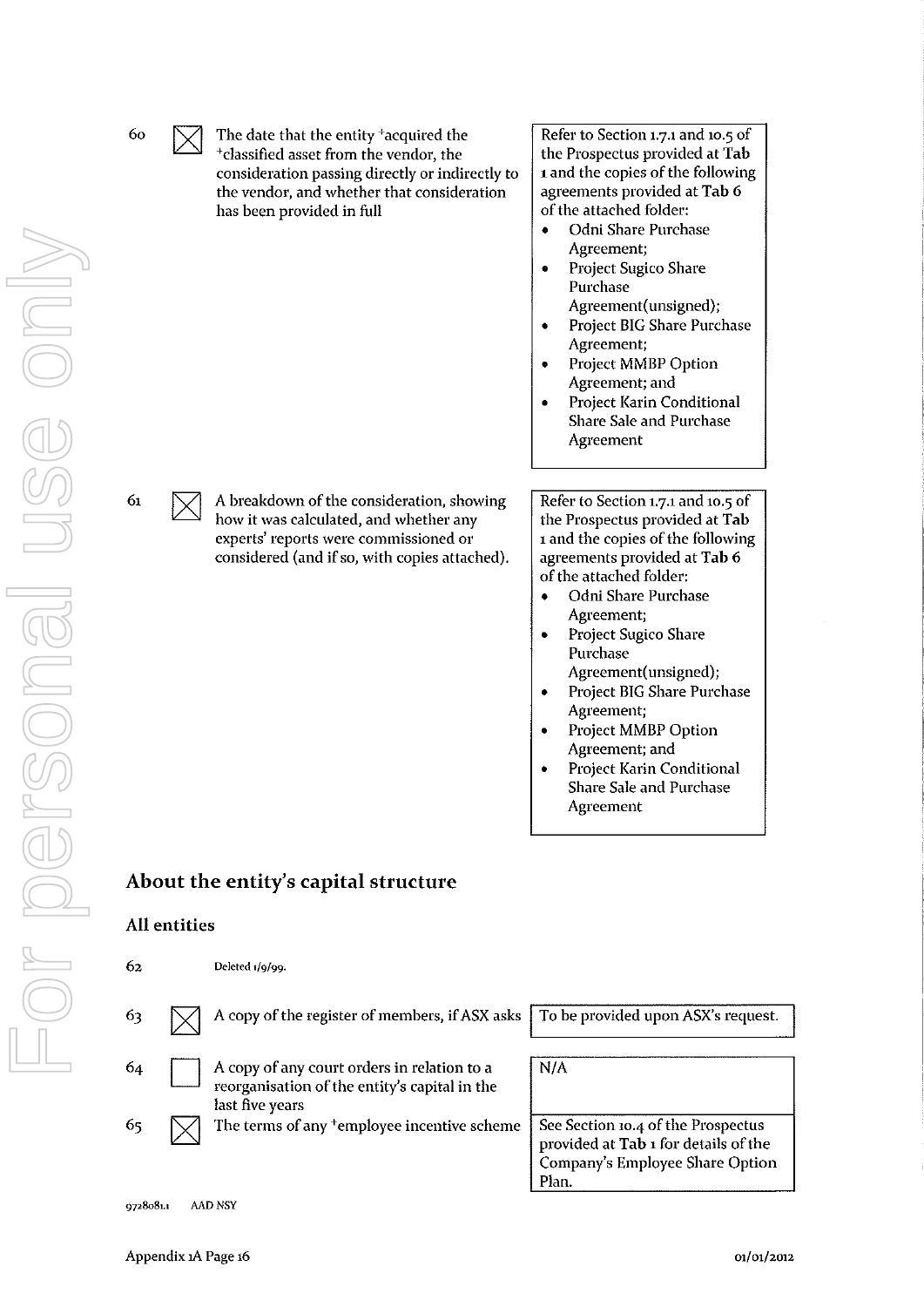

67

 $66$  The terms of any <sup>+</sup>dividend or distribution plan

> The terms of any +securities that will not be quoted

 $N/A$ 

Ordinary shares 25,000,000 Fully Paid Ordinary Shares

#### Odni Options

**(a) 10,000,000 options expiring 2**  years after Odni Completion Date, **exercise price \$0.20; and**  (b) 20,000,000 options expiring 3 years after Odni completion date, **exercise price \$0.50,**  issued as consideration under the OdniSPA.

For information on the terms of the Odni Options refer to Section 10.3 of the Prospectus provided at Tab 1 of the attached folder.

#### Barry Tudor Options

(a) 600,000 options expiring 4 years **after the date of issue, exercise price \$0.20; and**  (b)  $2,400,000$  options expiring  $4$ years after the date of issue, exercise price \$0.50,

issued as part or Mr Tudor's equity**based remuneration.** 

For information on the terms of the Barry Tudor Options refer to Section 10.3 of the Prospectus provided at Tab 1 of the attached folder.

#### Performance Shares

(a) 28,000,000 Class A Performance Shares which will convert into fully paid ordinary shares if a minimum of 500,000 tonnes of coal production and coal sales is attained within two years of the Odni Completion Date, from the Indonesian Projects;

(b) 28,000,000 Class B Performance Shares which will convert into fully paid ordinary shares if a minimum JORC measured or indicated coal resource of 50 million tonnes (MT) is delineated from the Initial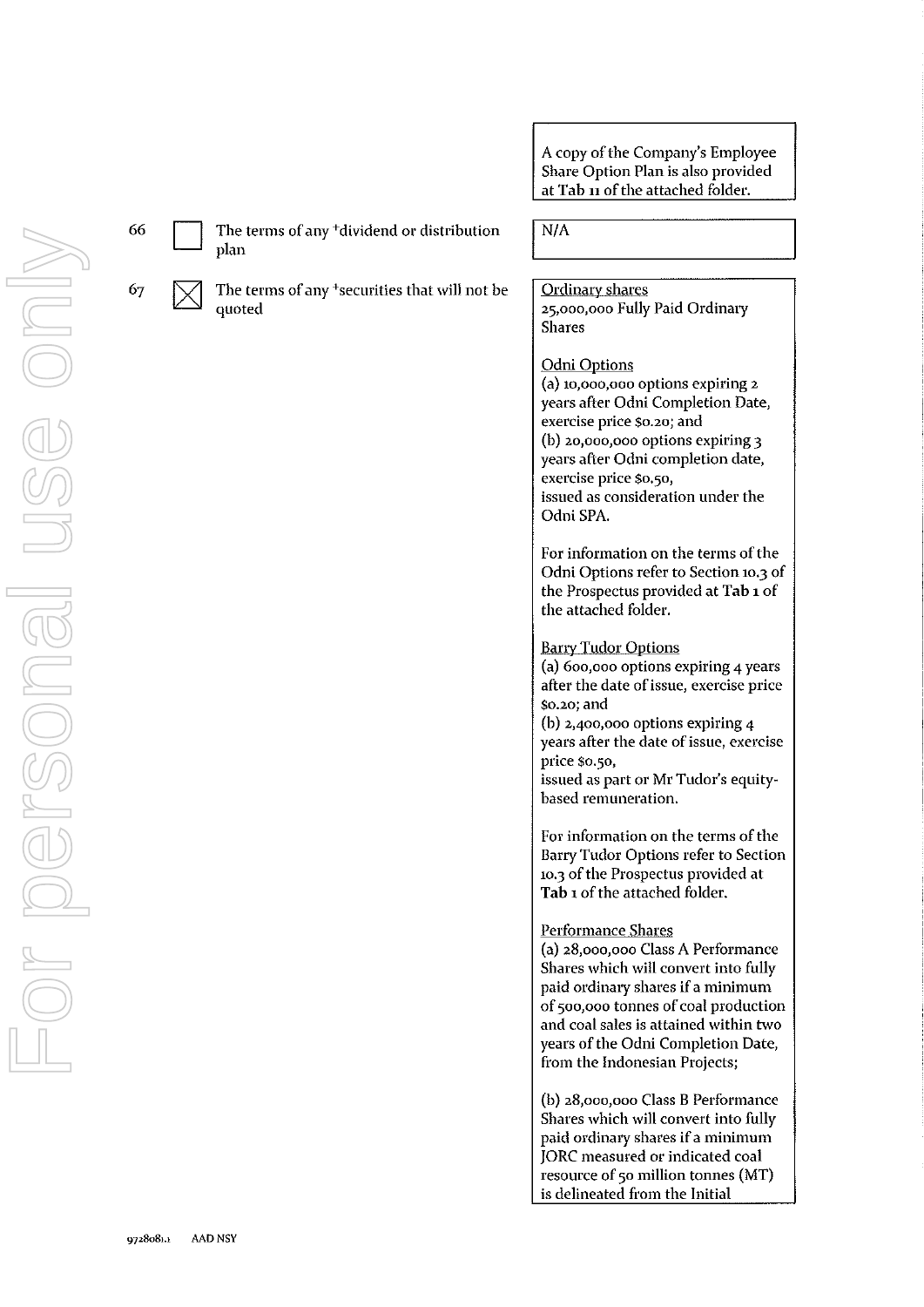68

69

70

**Deleted 117198.**  The entity's issued capital (interests), showing separately each <sup>+</sup>class of <sup>+</sup>security (except  $+$ CDIs), the amount paid up on each  $+$ class, the issue price, the dividend (in the case of a trust, distribution) and voting rights attaching to each +class and the conversion terms (if applicable) The number of the entity's debentures, except to bankers, showing the amount outstanding, **nominal value and issue price, rate of interest,**  dates of payment of interest, date and terms of redemption of each +class and conversion terms (if applicable) Acquisition Projects within three years of the Odni Completion Date; and (c) 28,000,000 Class C Performance Shares which will convert into fully paid ordinary shares if a minimum JORC inferred coal resource of 400 MT is delineated from the Indonesian Projects within three years of the Odni Completion Date. For information on the terms of the Performance Shares, refer to Section 10.3 of the Prospectus provided at Tab 1 of the attached folder. See Restricted Securities breakdown provided at Tab 15 of the attached folder. Where is the information or document to be found? (eg, prospectus cross reference) Refer to Section 1.8 of the Prospectus provided at Tab 1 of the attached folder for details of the capital structure of the Company. Refers to Sections 10.2, 10.3 and 10-4 of the Prospectus provided at **Tab** <sup>1</sup> of the attached folder for details of the terms of shares and options on **issue.**  N/A

N/A

**Note: This applies whether the securities are quoted or not.** 

 $71$ The number of the entity's unsecured notes, showing the amount outstanding, nominal **value and issue price, rate of interest, dates of**  payment of interest, date and terms of redemption of each +class and conversion terms (if applicable)

**Note: This applies whether the securities are quoted or not.** 

**9728081.1 MD NSY** 

D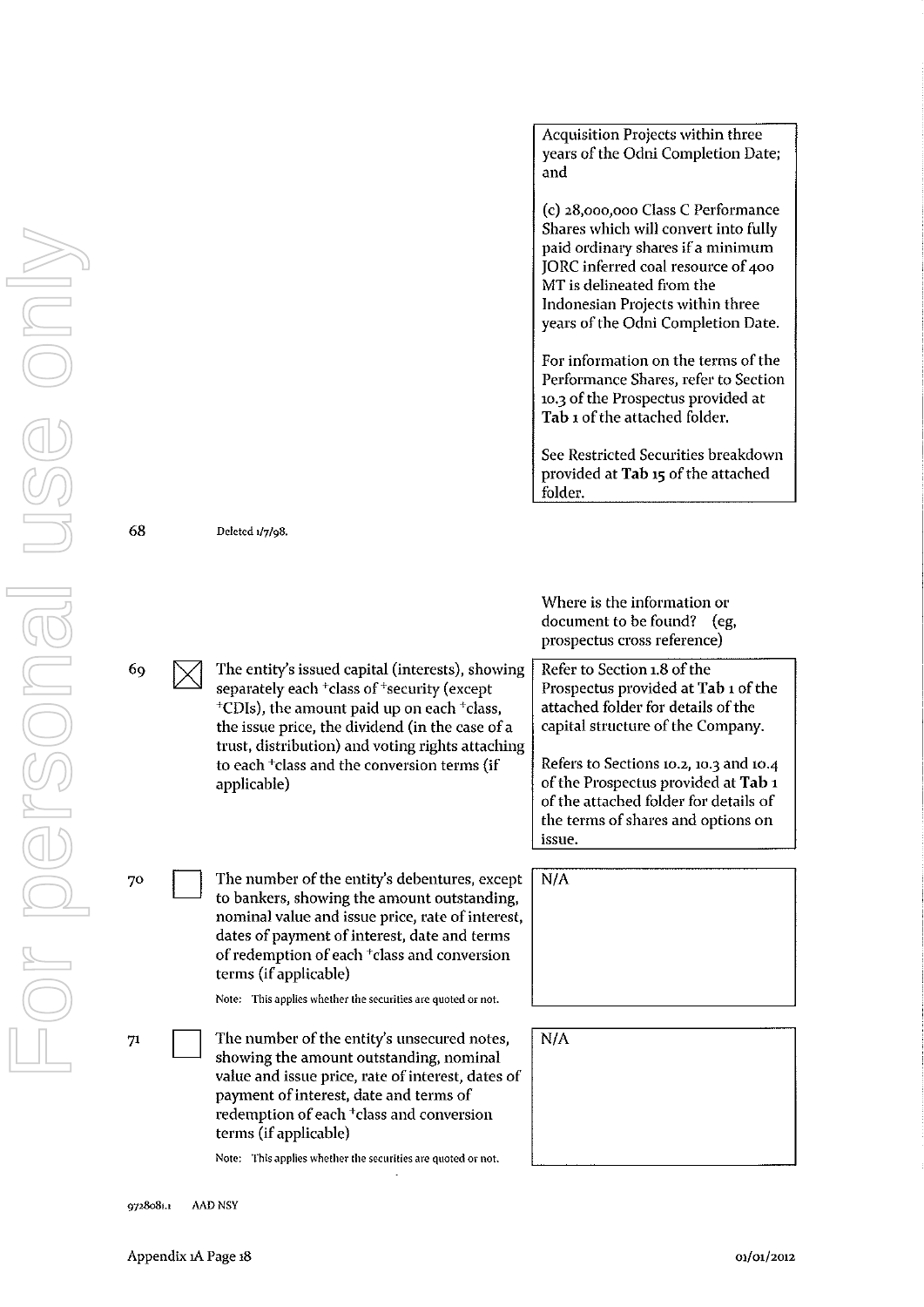| 72 | The number of the entity's options to <sup>+</sup> acquire<br>unissued <sup>+</sup> securities, showing the number<br>outstanding<br>Note: This applies whether the securities are quoted or not.                                                                                                                                                             | <b>Options</b><br>16,008,568 options expiring 31<br>December 2015, exercise price \$0.20.<br>Odni Options<br>(a) 10,000,000 options expiring 2<br>years after Odni Completion Date,<br>exercise price \$0.20; and<br>$(b)$ 20,000,000 options expiring 3<br>years after Odni completion date,<br>exercise price \$0.50,<br>issued as consideration under the<br>Odni SPA.<br>For information on the terms of the<br>Odni Options refer to Section 10.3 of<br>the Prospectus provided at Tab 1 of<br>the attached folder.<br><b>Barry Tudor Options</b><br>(a) 600,000 options expiring 4 years<br>after the date of issue, exercise price<br>\$0.20; and<br>(b) 2,400,000 options expiring $4$<br>years after the date of issue, exercise<br>price \$0.50,<br>issued as part of Mr Tudor's equity-<br>based remuneration. |
|----|---------------------------------------------------------------------------------------------------------------------------------------------------------------------------------------------------------------------------------------------------------------------------------------------------------------------------------------------------------------|---------------------------------------------------------------------------------------------------------------------------------------------------------------------------------------------------------------------------------------------------------------------------------------------------------------------------------------------------------------------------------------------------------------------------------------------------------------------------------------------------------------------------------------------------------------------------------------------------------------------------------------------------------------------------------------------------------------------------------------------------------------------------------------------------------------------------|
| 73 | Details of any rights granted to any <sup>+</sup> person,<br>or to any class of <sup>+</sup> persons, to participate in an<br>issue of the entity's <sup>+</sup> securities<br>Note: This applies whether the securities are quoted or not.                                                                                                                   | N/A                                                                                                                                                                                                                                                                                                                                                                                                                                                                                                                                                                                                                                                                                                                                                                                                                       |
| 74 | If the entity has any <sup>+</sup> child entities, a list of all<br>*child entities stating in each case the name,<br>the nature of its business and the entity's<br>percentage holding in it. Similar details<br>should be provided for every entity in which<br>the entity holds (directly or indirectly) 20% or<br>more of the issued capital (interests). | At the date of this application, the<br>Company does not have any child<br>entities. On the quotation of the<br>Company's shares on the ASX,. the<br>Company will have a wholly-owned<br>subsidiary, Odni Holdings (Pte.) Ltd<br>a Singapore incorporated coal<br>investment company with rights to<br>acquire interests in certain coal<br>assets in Indonesia.                                                                                                                                                                                                                                                                                                                                                                                                                                                          |

### About the entity's financial position

*(Entities meeting the profit test go to 75. For the assets test go to 81A.)* 

#### All entities meeting the profit test

Where is the information or document to be found? (eg, prospectus cross reference)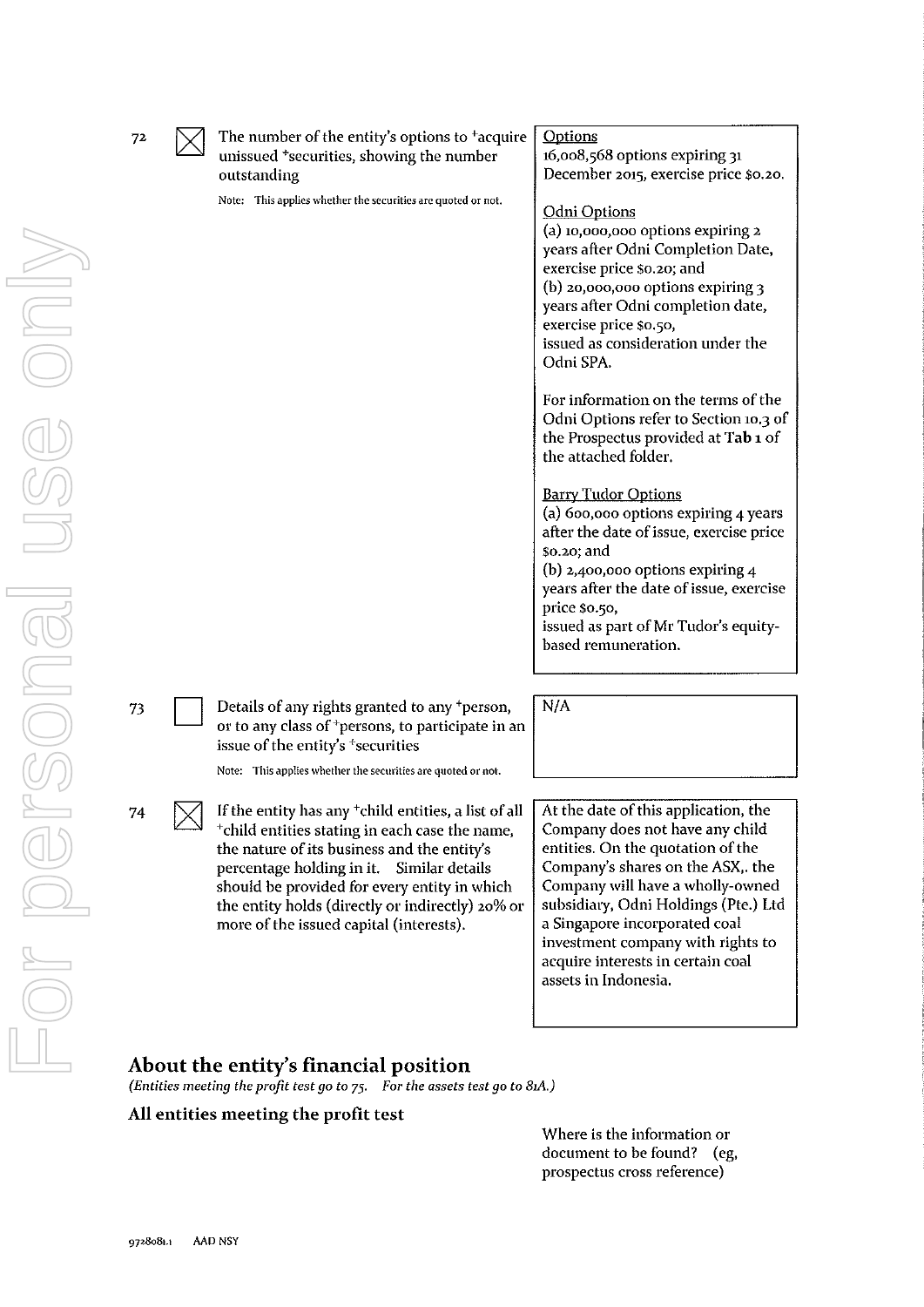| 75               | Evidence that the entity has been in the<br>same main business activity for the last 3 full<br>financial years                                                                   | N/A               |
|------------------|----------------------------------------------------------------------------------------------------------------------------------------------------------------------------------|-------------------|
| 76               | Evidence that the entity is a going concern<br>(or successor) and its aggregated profit for<br>the last 3 full financial years                                                   | N/A               |
| 76A              | Evidence that the entity's <sup>+</sup> profit from<br>continuing operations in the past 12 months<br>exceeded \$400,000                                                         | N/A               |
| 77               | Audited $\pm$ accounts for the last 3 full financial<br>years and audit reports                                                                                                  | N/A               |
| $78 - 79$        | Deleted 1/7/97.                                                                                                                                                                  |                   |
| 80               | Half yearly <sup>+</sup> accounts (if required) and audit<br>report or review                                                                                                    | N/A               |
| 8oA              | Pro forma statement of financial position<br>and review                                                                                                                          | N/A               |
| 80B              | Statement from all directors or all directors<br>of the responsible entity confirming that the<br>entity is continuing to earn <sup>+</sup> profit from<br>continuing operations | N/A               |
|                  | All entities meeting the assets test<br>(only complete one of 81A, 81B or 81C and one of 82 or 83)                                                                               |                   |
| 81               | Introduced 01/07/96 Amended 01/07/99, 01/01/12<br>Deleted 1/7/97                                                                                                                 |                   |
| 8ıA              | For entities other than 'investment entities,<br>evidence of net tangible assets of at least \$2<br>million or market capitalisation of at least \$10<br>million                 | Ref<br>pro<br>fol |
| 8 <sub>1</sub> B | For <sup>+</sup> investment entities other than <sup>+</sup> pooled<br>development funds, evidence of net tangible<br>assets of at least \$15 million                            | N/4               |
| 81C              | Evidence that the entity is a <sup>+</sup> pooled<br>development fund with net tangible assets of<br>at least \$2 million                                                        | N/4               |
|                  |                                                                                                                                                                                  | Wl<br>doc         |

| Evidence that the entity is a going concern<br>(or successor) and its aggregated profit for<br>the last 3 full financial years                                                   | N/A |
|----------------------------------------------------------------------------------------------------------------------------------------------------------------------------------|-----|
| Evidence that the entity's $+$ profit from<br>continuing operations in the past 12 months<br>exceeded \$400,000                                                                  | N/A |
| Audited <sup>+</sup> accounts for the last 3 full financial<br>years and audit reports                                                                                           | N/A |
| Deleted 1/7/97.                                                                                                                                                                  |     |
| Half yearly <sup>+</sup> accounts (if required) and audit<br>report or review                                                                                                    | N/A |
| Pro forma statement of financial position<br>and review                                                                                                                          | N/A |
| Statement from all directors or all directors<br>of the responsible entity confirming that the<br>entity is continuing to earn <sup>+</sup> profit from<br>continuing operations | N/A |
| meeting the assets test<br>$\mathbf{m}$ e of 814 - 81B or 81C and one of 82 or 82)                                                                                               |     |

### All entities meeting the assets test

Refer to Section 8 of the Prospectus provided at Tab 1 of the attached folder.

 $N/A$ 

N/A

Where is the information or document to be found? (eg, prospectus cross reference)

9728081.1 AAD NSY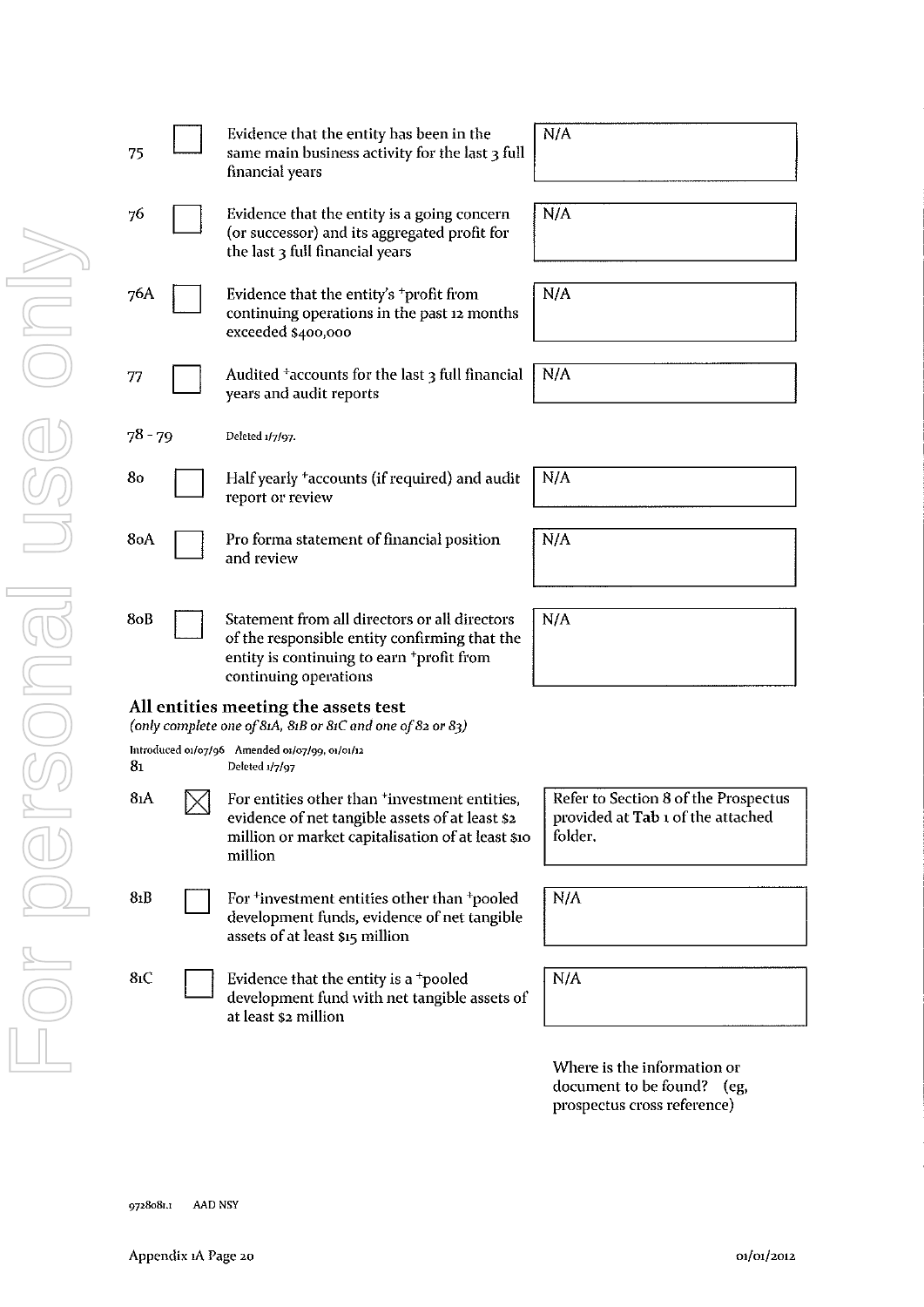| 82       |                 | Evidence that at least half of the entity's<br>total tangible assets (after raising any funds)<br>is not cash or in a form readily convertible<br>to cash (if there are no-commitments)                                                                                            | N/A                                                                                                                                                                          |
|----------|-----------------|------------------------------------------------------------------------------------------------------------------------------------------------------------------------------------------------------------------------------------------------------------------------------------|------------------------------------------------------------------------------------------------------------------------------------------------------------------------------|
| 83       |                 | Evidence that there are commitments to<br>spend at least half of the entity's cash and<br>assets in a form readily convertible to cash<br>(if half or more of the entity's total tangible<br>assets (after raising any funds) is cash or in a<br>form readily convertible to cash) | See Section 1.6 of the Prospectus<br>provided at Tab 1 of the attached<br>folder.                                                                                            |
| $\bf 84$ |                 | Statement that there is enough working<br>capital to carry out the entity's stated<br>objectives (and statement by independent<br>expert, if required)                                                                                                                             | See Section 1.6 of the Prospectus<br>provided at Tab 1 of the attached<br>folder.                                                                                            |
| 85       |                 | Deleted 1/9/99.                                                                                                                                                                                                                                                                    |                                                                                                                                                                              |
| 86       |                 | Deleted 1/7/97.                                                                                                                                                                                                                                                                    |                                                                                                                                                                              |
|          |                 |                                                                                                                                                                                                                                                                                    |                                                                                                                                                                              |
| 87       |                 | *Accounts for the last 3 full financial years<br>and audit report, review or statement that<br>not audited or not reviewed                                                                                                                                                         | The Company was incorporated on<br>21 July 2010 as a public company<br>limited by shares.                                                                                    |
|          |                 |                                                                                                                                                                                                                                                                                    | See the Company's annual report<br>and accounts for the period 21 July<br>2010 to 30 June 2011 provided at Tab<br>14.                                                        |
|          |                 |                                                                                                                                                                                                                                                                                    | Refer to Section 8 of the Prospectus<br>provided at Tab 1 of the attached<br>folder for the unaudited and<br>reviewed statement of financial<br>position as at 30 June 2012. |
| 87A      |                 | Half yearly <sup>+</sup> accounts (if required) and audit<br>report, review or statement that not audited<br>or not reviewed                                                                                                                                                       | N/A                                                                                                                                                                          |
| 87B      |                 | Deleted 01/01/12                                                                                                                                                                                                                                                                   |                                                                                                                                                                              |
| 87C      |                 | Pro forma statement of financial position<br>and review                                                                                                                                                                                                                            | Refer to Section 8 of the Prospectus<br>provided at Tab 1 of the attached<br>folder.                                                                                         |
|          | (Now go to 106) |                                                                                                                                                                                                                                                                                    |                                                                                                                                                                              |
| 88       |                 | Deleted 1/7/97.                                                                                                                                                                                                                                                                    |                                                                                                                                                                              |
| 89-92C   |                 | Deleted 1/9/99.                                                                                                                                                                                                                                                                    |                                                                                                                                                                              |
| 93       |                 | Deleted 1/7/97.                                                                                                                                                                                                                                                                    |                                                                                                                                                                              |
| 94-98C   |                 | Deleted 1/9/99.                                                                                                                                                                                                                                                                    |                                                                                                                                                                              |
| 99       |                 | Deleted 1/7/97.                                                                                                                                                                                                                                                                    |                                                                                                                                                                              |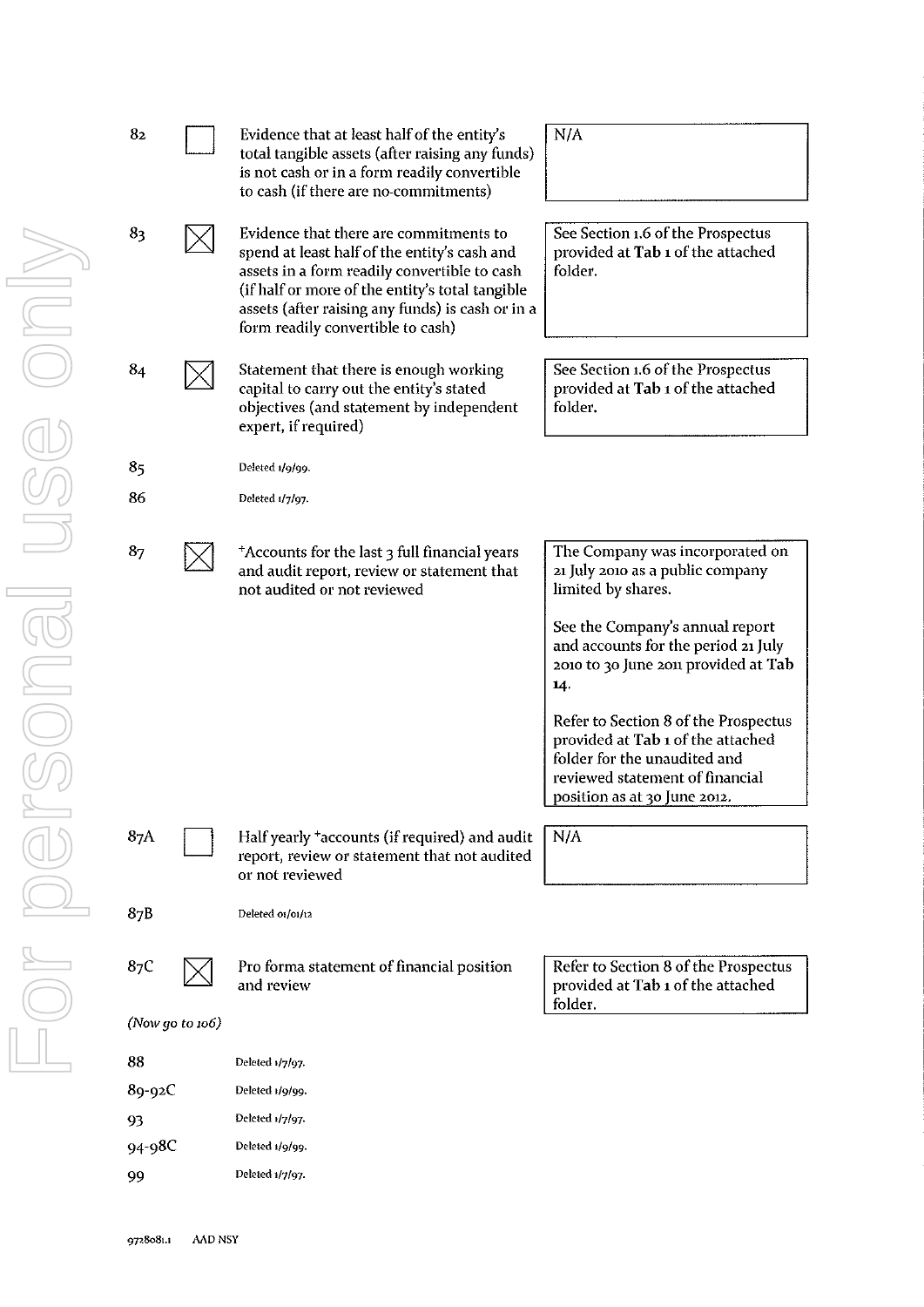### **About the entity's business plan and level of operations**

#### **All** entities

Information contained in the information **memorandum** 

- $106 \quad \boxed{\smile}$  Details of the entity's existing and proposed activities, and level of operations. State the main **business** 
	- Details of any issues of the entity's  $+$ securities (in all  $+$ classes) in the last  $\frac{1}{5}$  years. Indicate issues for all  $+$ classes) in the last  $5$  years. consideration other than cash

Where is the information or document to be found? (eg, prospectus cross reference)

See Sections 1.1 and 3 of the Prospectus provided at Tab 1 of the attached folder.

Refer to the Company's annual report and accounts for the period 21 July 2010 to 30 June 2011 provided at Tab 14 and the various Appendix 3B provided at Tab 12

### **Information memorandum requirements**

#### **All** entities

107

 $108$  If the entity is a company, a statement that all the information that would be required under section 710 of the Corporations Act if **the information memorandum were a**  prospectus offering for subscription the same number of <sup>+</sup>securities for which +quotation will be sought is contained in the **information memorandum.** If the entity is a trust, a statement that all the information that would be required under section 1013C of the Corporations Act if the information memorandum were a Product Disclosure Statement offering for subscription the same **number of+securities for which +quotation will be sought is contained in the information memorandum** 

109 **The signature of every director, and** proposed director, of the entity personally or by a +person authorised in writing by the director (in the case of a trust, director of the responsible entity)

 $110$  The date the information memorandum is signed

| N/A |  |  |  |
|-----|--|--|--|
|     |  |  |  |
|     |  |  |  |
|     |  |  |  |
|     |  |  |  |
|     |  |  |  |
|     |  |  |  |
|     |  |  |  |
|     |  |  |  |
|     |  |  |  |
|     |  |  |  |

| N/A |  |  |  |
|-----|--|--|--|
|     |  |  |  |
|     |  |  |  |
|     |  |  |  |
|     |  |  |  |

I N/A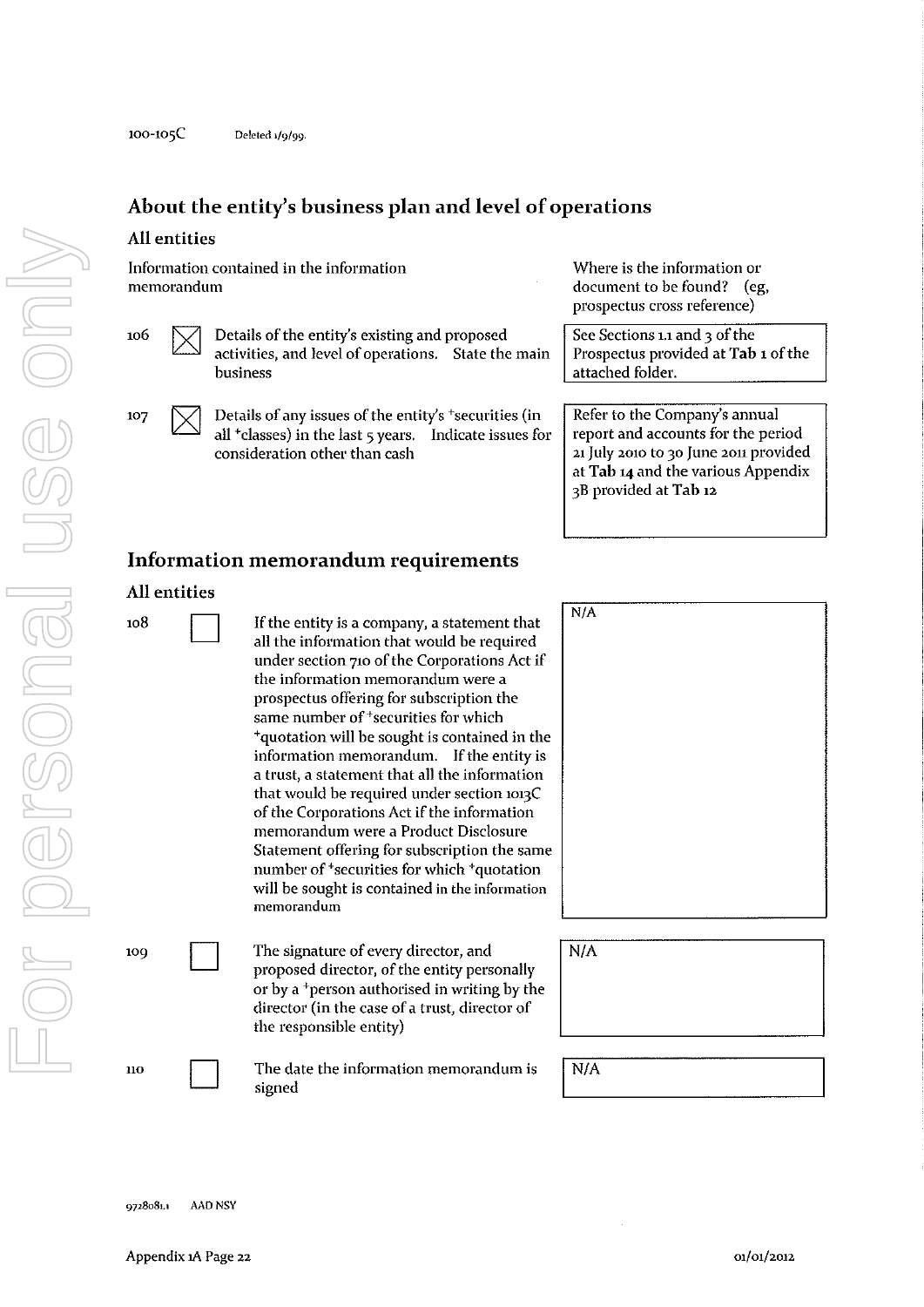| $\mathbf{m}(\mathbf{a})$ | Full particulars of the nature and extent of<br>any interest now, or in the past 2 years, of<br>every director or proposed director of the<br>entity (in the case of a trust, the responsible<br>entity), in the promotion of the entity, or in<br>the property acquired or proposed to be<br>acquired by it                                                                                                                                 | N/A                                                                                      |
|--------------------------|----------------------------------------------------------------------------------------------------------------------------------------------------------------------------------------------------------------------------------------------------------------------------------------------------------------------------------------------------------------------------------------------------------------------------------------------|------------------------------------------------------------------------------------------|
| $\mathbf{m}(\mathbf{b})$ | If the interest was, or is, as a member or<br>partner in another entity, the nature and<br>extent of the interest of that other entity                                                                                                                                                                                                                                                                                                       | N/A                                                                                      |
| memorandum               | Information contained in the information                                                                                                                                                                                                                                                                                                                                                                                                     | Where is the information or<br>document to be found? (eg,<br>prospectus cross reference) |
| m(c)                     | If the interest was or is as a member or<br>partner in another entity, a statement of all<br>amounts paid or agreed to be paid to him or<br>her or the entity in cash, <sup>+</sup> securities or<br>otherwise by any *person to induce him or<br>her to become or to qualify him or her as, a<br>director, or for services rendered by him or<br>her or by the entity in connection with the<br>promotion or formation of the listed entity | N/A                                                                                      |
| 112(a)                   | Full particulars of the nature and extent of<br>any interest of every expert in the<br>promotion of the entity, or in the property<br>acquired or proposed to be acquired by it                                                                                                                                                                                                                                                              | N/A                                                                                      |
| $n_2(b)$                 | If the interest was or is as a member or<br>partner in another entity, the nature and<br>extent of the interest of that other entity                                                                                                                                                                                                                                                                                                         | N/A                                                                                      |
| 112(c)                   | If the interest was or is as a member or<br>partner in another entity, a statement of all<br>amounts paid or agreed to be paid to him or<br>her or the entity in cash, <sup>+</sup> securities or<br>otherwise by any <sup>+</sup> person for services<br>rendered by him or her or by the entity in<br>connection with the promotion or formation<br>of the listed entity                                                                   | N/A                                                                                      |
| 113                      | A statement that ASX does not take any<br>responsibility for the contents of the<br>information memorandum                                                                                                                                                                                                                                                                                                                                   | N/A                                                                                      |
| 114                      | A statement that the fact that ASX may admit<br>the entity to its <sup>+</sup> official list is not to be taken<br>in any way as an indication of the merits of<br>the entity                                                                                                                                                                                                                                                                | N/A                                                                                      |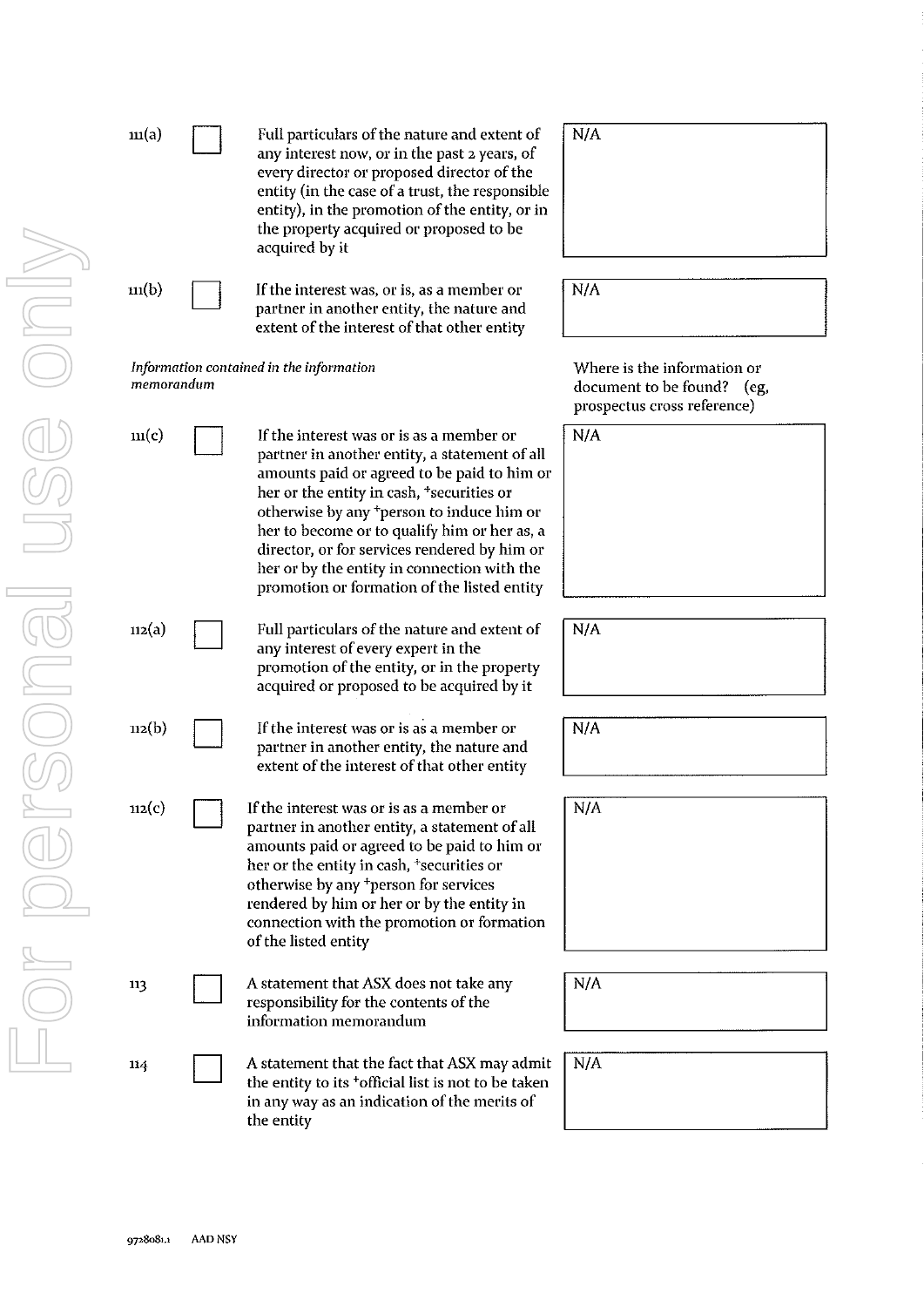| 115 | If the information memorandum includes a<br>statement claiming to be made by an expert<br>or based on a statement made by an expert, a<br>statement that the expert has given, and has<br>not withdrawn, consent to the issue of the<br>information memorandum with the particular<br>statement included in its form and context                                                                                                                                                                               | N/A                  |
|-----|----------------------------------------------------------------------------------------------------------------------------------------------------------------------------------------------------------------------------------------------------------------------------------------------------------------------------------------------------------------------------------------------------------------------------------------------------------------------------------------------------------------|----------------------|
|     |                                                                                                                                                                                                                                                                                                                                                                                                                                                                                                                | Whe<br>docu<br>prosp |
| 116 | A statement that the entity has not raised any<br>capital for the 3 months before the date of issue<br>of the information memorandum and will not<br>need to raise any capital for 3 months after the<br>date of issue of the information memorandum                                                                                                                                                                                                                                                           | N/A                  |
| 117 | A statement that a supplementary information<br>memorandum will be issued if the entity<br>becomes <sup>+</sup> aware of any of the following between<br>the issue of the information memorandum and<br>the date the entity's <sup>+</sup> securities are <sup>+</sup> quoted or<br>reinstated.<br>A material statement in the information<br>memorandum is misleading or deceptive.<br>There is a material omission from the<br>information memorandum.<br>There has been a significant change affecting<br>٠ | N/A                  |
|     | a matter included in the information<br>memorandum.<br>A significant new circumstance has arisen and<br>it would have been required to be included in<br>the information memorandum                                                                                                                                                                                                                                                                                                                            |                      |
|     | Information contained in the supplementary information memorandum                                                                                                                                                                                                                                                                                                                                                                                                                                              |                      |
| 118 | If there is a supplementary information<br>memorandum:<br>Correction of any deficiency.<br>Details of any material omission, change or<br>new matter.<br>A prominent statement that it is a<br>٠<br>supplementary information memorandum.<br>The signature of every director, or proposed<br>director, of the entity personally or by a<br>*person authorised in writing by the director<br>(in the case of a trust, director of the                                                                           | N/A                  |

responsible entity). • The date the supplementary information memorandum is signed.

*Evidence* **if** *supplementary information memorandum is issued* 

**9728081.1 AAD NSY** 

| $\overline{N/A}$ |   |  |  |
|------------------|---|--|--|
|                  |   |  |  |
|                  | ٠ |  |  |
|                  |   |  |  |
|                  |   |  |  |
|                  |   |  |  |

Where is the information or document to be found? (eg, prospectus cross reference)

| $N/\overline{A}$ |  |
|------------------|--|
|                  |  |
|                  |  |
|                  |  |
|                  |  |

| $\sqrt{\frac{N}{A}}$ |  |  |  |
|----------------------|--|--|--|
|                      |  |  |  |
|                      |  |  |  |
|                      |  |  |  |
|                      |  |  |  |
|                      |  |  |  |
|                      |  |  |  |
|                      |  |  |  |
|                      |  |  |  |
|                      |  |  |  |
|                      |  |  |  |
|                      |  |  |  |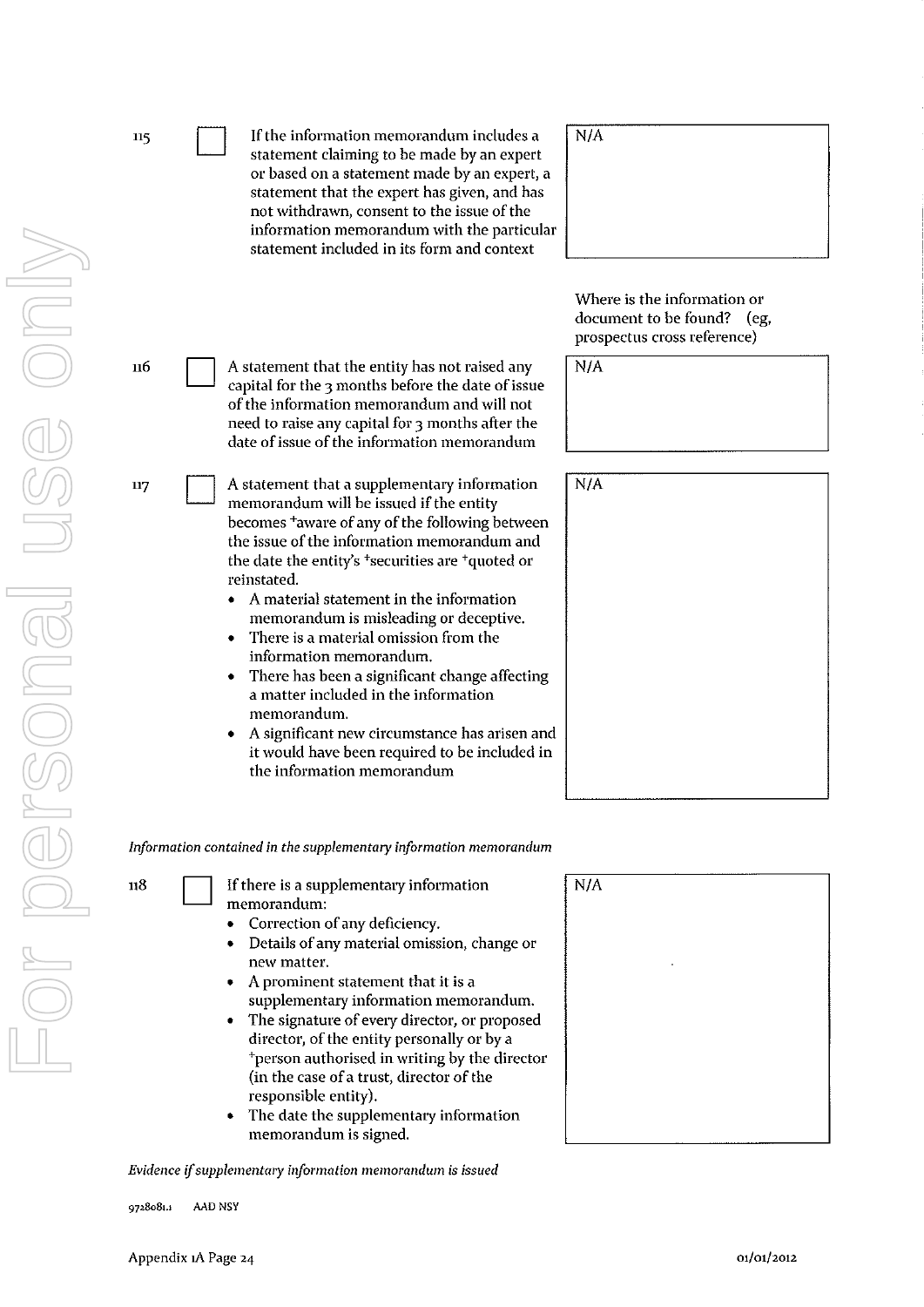| 119          | Evidence that the supplementary information<br>memorandum accompanied every copy of the<br>information memorandum issued after the date<br>of the supplementary information memorandum.                                                                                | N/A                                                                                                                                                                      |
|--------------|------------------------------------------------------------------------------------------------------------------------------------------------------------------------------------------------------------------------------------------------------------------------|--------------------------------------------------------------------------------------------------------------------------------------------------------------------------|
|              | Other information                                                                                                                                                                                                                                                      |                                                                                                                                                                          |
| All entities |                                                                                                                                                                                                                                                                        | Where is the information or document<br>to be found? (eg, prospectus cross<br>reference)                                                                                 |
| 120          | Evidence that the supplementary<br>information memorandum was sent to every<br><sup>+</sup> person who was sent an information<br>memorandum                                                                                                                           | N/A                                                                                                                                                                      |
| 121          | Details of any material contracts entered<br>into between the entity and any of its<br>directors (if a trust, the directors of the<br>responsible entity)                                                                                                              | Refer to Sections 10.5.9 and 10.6 of the<br>Prospectus, as provided in Tab 1 and<br>the corresponding material contracts<br>provided at Tab 6 of the attached<br>folder. |
| 122          | A copy of every disclosure document or<br>Product Disclosure Statement issued, and<br>every information memorandum circulated,<br>in the last 5 years                                                                                                                  | A copy of the Prospectus dated 25<br>March 2011 is provided at Tab 12.                                                                                                   |
| 123          | Information not covered elsewhere and<br>which, in terms of rule 3.1, is likely materially<br>to affect the price or value of the entity's<br><sup>+</sup> securities                                                                                                  | N/A                                                                                                                                                                      |
| 123A         | The documents which would have been<br>required to be given to ASX under rules 4.2A,<br>4.3A, 4.5, 5.1, 5.2 and 5.3 had the entity been<br>admitted to the <sup>+</sup> official list at the date of its<br>application for admission, unless ASX agrees<br>otherwise. | ASX to advise if information other than<br>that provided to date is required.                                                                                            |
|              | Example: ASX may agree otherwise if the entity was recently<br>incorporated.                                                                                                                                                                                           |                                                                                                                                                                          |
|              | Mining exploration entities                                                                                                                                                                                                                                            |                                                                                                                                                                          |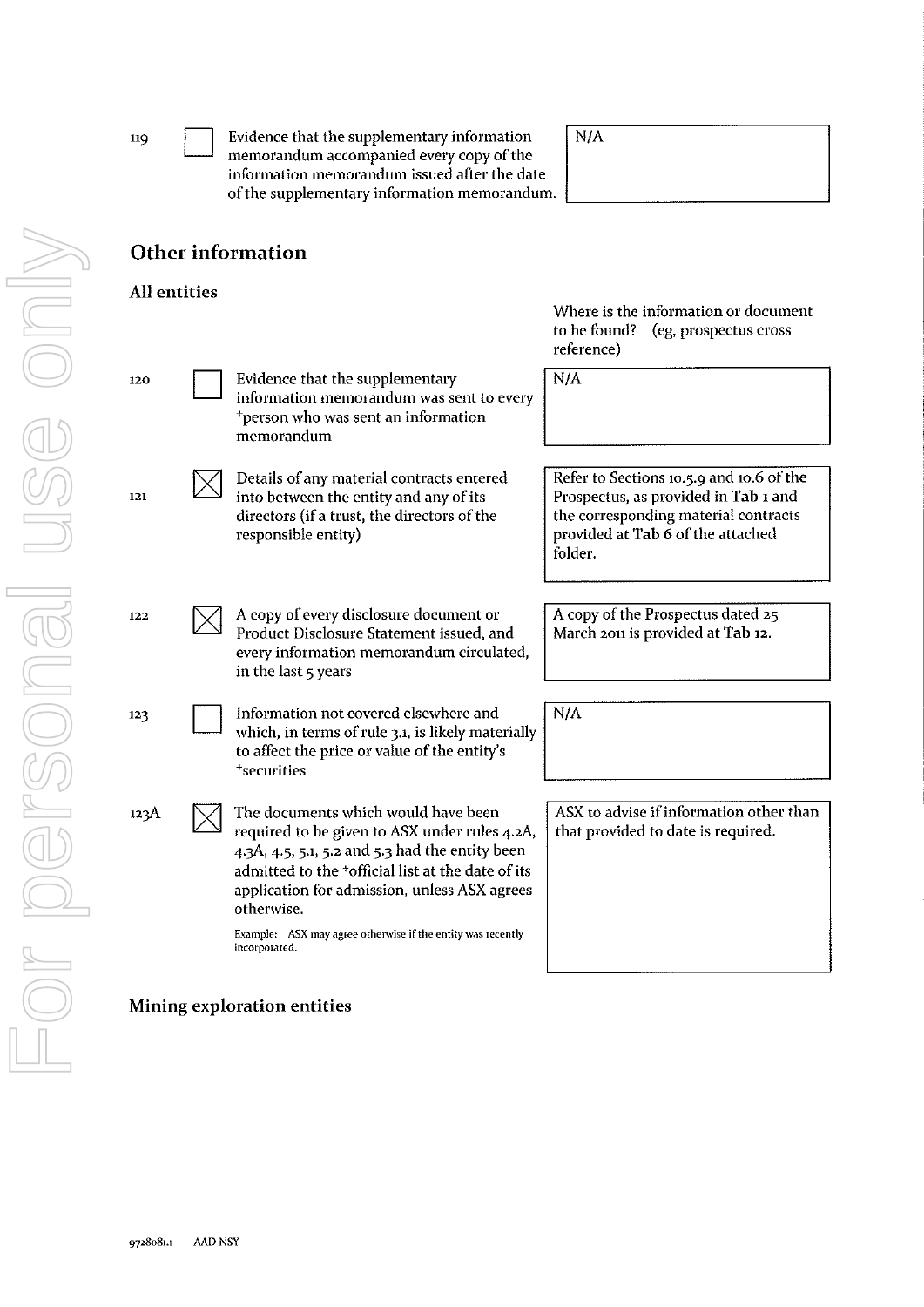| 124 | A map or maps of the mining tenements<br>prepared by a qualified *person. The maps<br>must indicate the geology and other pertinent<br>features of the tenements, including their<br>extent and location in relation to a capital city<br>or major town, and relative to any nearby<br>properties which have a significant bearing on<br>the potential of the tenements. The maps must<br>be dated and identify the qualified <sup>+</sup> person and<br>the report to which they relate.                                                                                                                                     | Refer to Section 3 and Section 6<br>(Independent Technical Review) of the<br>Prospectus provided at Tab 1.                                                                                                                                                                                                                                                                     |
|-----|-------------------------------------------------------------------------------------------------------------------------------------------------------------------------------------------------------------------------------------------------------------------------------------------------------------------------------------------------------------------------------------------------------------------------------------------------------------------------------------------------------------------------------------------------------------------------------------------------------------------------------|--------------------------------------------------------------------------------------------------------------------------------------------------------------------------------------------------------------------------------------------------------------------------------------------------------------------------------------------------------------------------------|
| 125 | Deleted 1/7/97                                                                                                                                                                                                                                                                                                                                                                                                                                                                                                                                                                                                                |                                                                                                                                                                                                                                                                                                                                                                                |
|     |                                                                                                                                                                                                                                                                                                                                                                                                                                                                                                                                                                                                                               | Where is the information or document to<br>be found?<br>(eg, prospectus cross)<br>reference)                                                                                                                                                                                                                                                                                   |
| 126 | A schedule of <sup>+</sup> mining tenements prepared by<br>a qualified person. The schedule must state<br>in relation to each <sup>+</sup> mining tenement:<br>the geographical area where the <sup>+</sup> mining<br>tenement is situated;<br>the nature of the title to the <sup>+</sup> mining<br>tenement;<br>whether the title has been formally confirmed<br>or approved and, if not, whether an<br>application for confirmation or approval is<br>pending and whether the application is<br>subject to challenge; and<br>the <sup>+</sup> person in whose name the title to the<br>*mining tenement is currently held. | Refer to Section 3 and Section 6<br>(Independent Technical Review) of the<br>Prospectus provided at Tab 1.                                                                                                                                                                                                                                                                     |
| 127 | If the entity has <sup>+</sup> acquired an interest or                                                                                                                                                                                                                                                                                                                                                                                                                                                                                                                                                                        | Refer to Section 10.5 of the Prospectus                                                                                                                                                                                                                                                                                                                                        |
|     | entered into an agreement to <sup>+</sup> acquire an<br>interest in a <sup>+</sup> mining tenement from any<br>*person, a statement detailing the date of the<br>*acquisition of the interest from the vendor<br>and the purchase price paid and all other<br>consideration (whether legally enforceable or<br>not) passing (directly or indirectly) to the<br>vendor.                                                                                                                                                                                                                                                        | provided at Tab 1 and the copies of the<br>following agreements provided at Tab 6<br>of the attached folder:<br>Odni Share Purchase Agreement;<br>٠<br>Project Sugico Share Purchase<br>٠<br>Agreement(unsigned);<br>Project BIG Share Purchase<br>٠<br>Agreement;<br>Project MMBP Option Agreement;<br>and<br>Project Karin Conditional Share Sale<br>and Purchase Agreement; |
| 128 | A financial statement by the directors (if a<br>trust, the directors of the responsible entity)<br>setting out a program of expenditure together<br>with a timetable for completion of an<br>exploration program in respect of each<br><sup>+</sup> mining tenement or, where appropriate,<br>each group of tenements                                                                                                                                                                                                                                                                                                         | Refer to Section 1.6 of the Prospectus<br>provided at Tab 1                                                                                                                                                                                                                                                                                                                    |

**9728081.1 AAD NSY**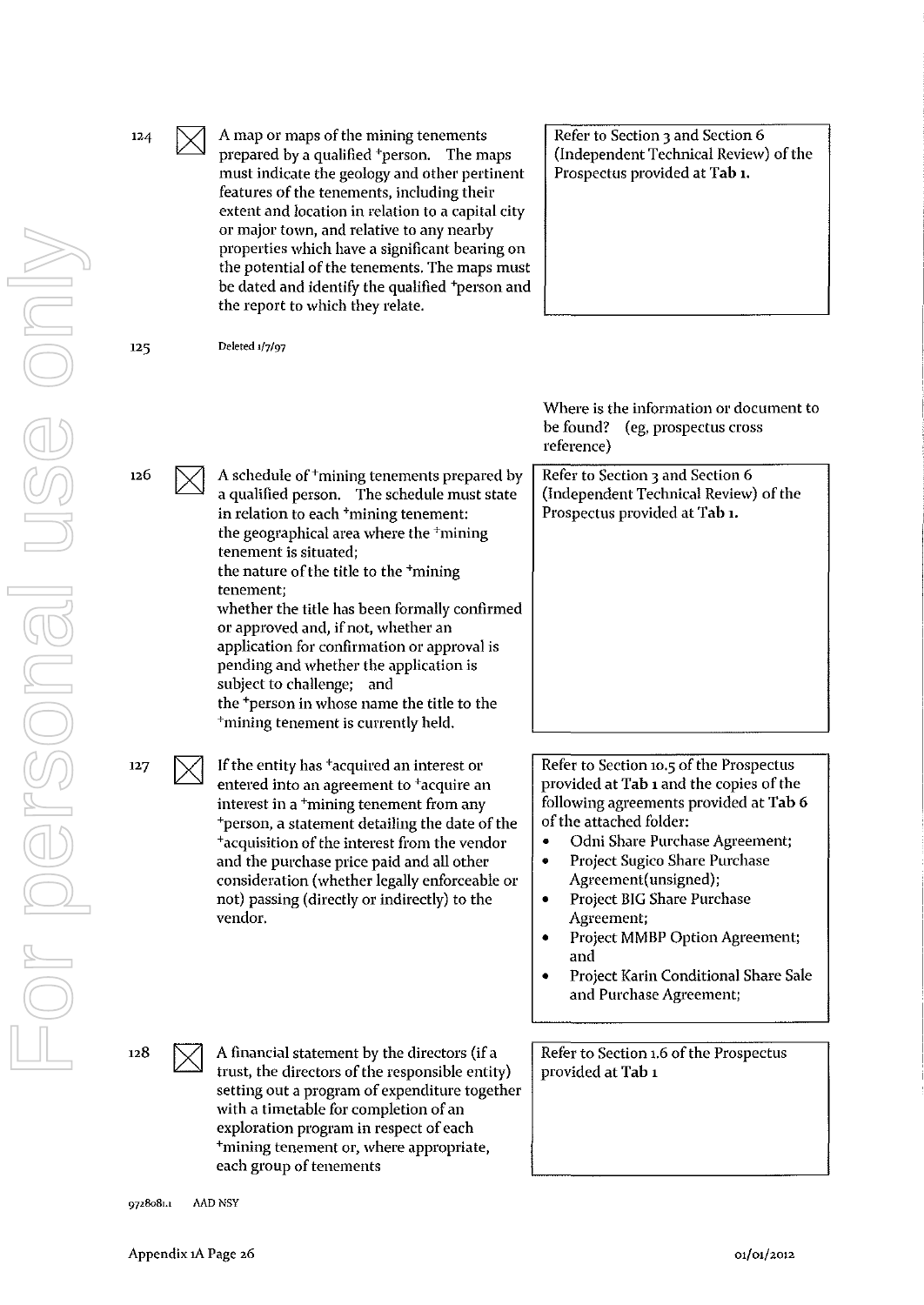

 $\boxtimes$ 

A declaration of conformity or othenvise with the Australasian Code for Reporting of Identified Mineral Resources and Ore **Reserves for any reports on mineral resources and + ore reserves** 

Refer to Section 3 and Section 6 (Independent Technical Review) of the Prospectus provided at Tab **1.**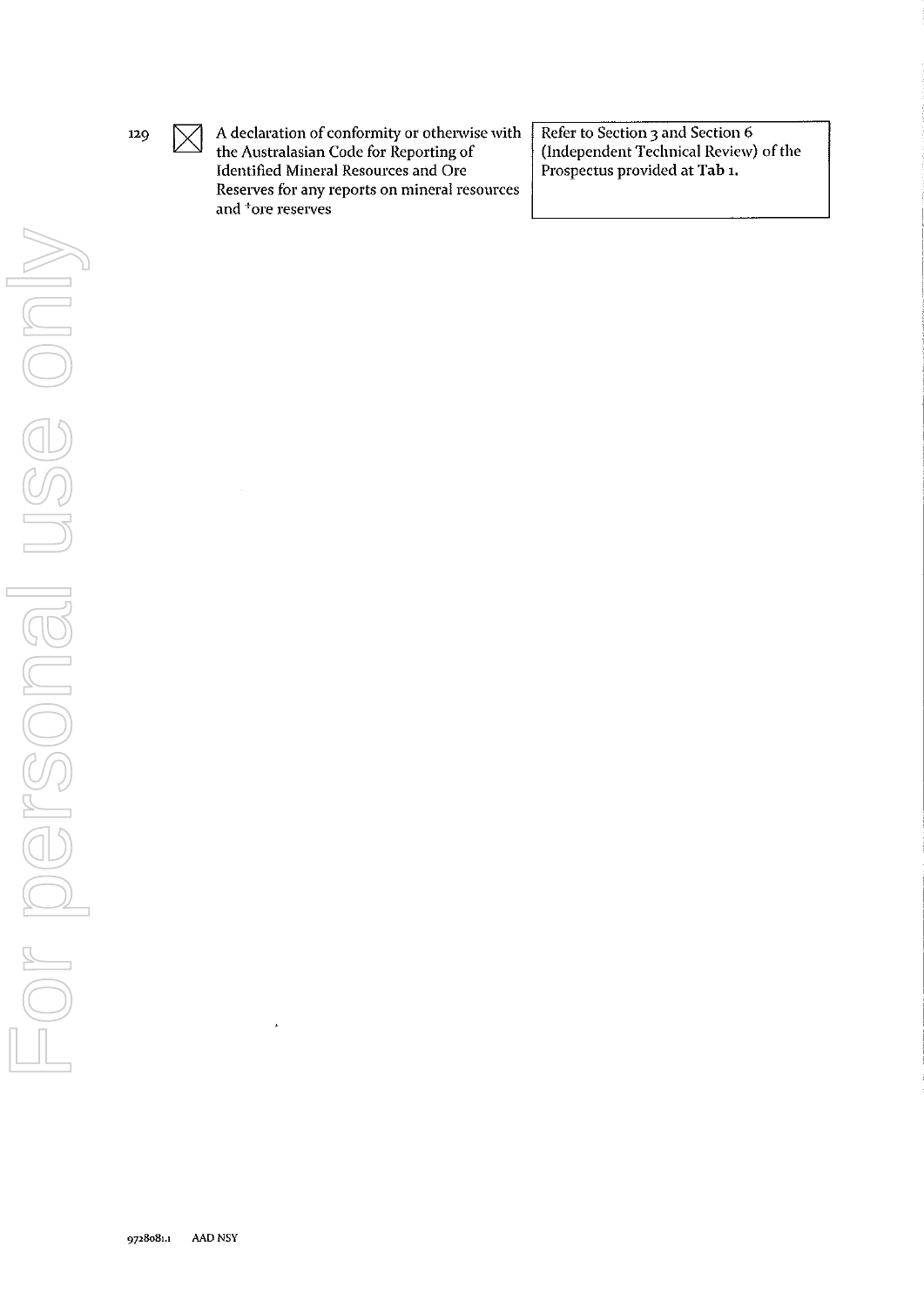# **Part 3 . Agreement**

#### **All entities**

**You must** *complete this agreement. If you require a seal to be bound, the agreement must be under seal.* 

We agree:

- 1 Our admission to the +officiallist is in ASX's absolute discretion. ASX may admit us on any conditions it decides. +Quotation of our +securities is in ASX's absolute discretion. ASX may quote our 'securities on any conditions it decides. Our removal from the  $\overline{a}$ -official list or the suspension or ending of  $\overline{a}$ -quotation of our  $\overline{a}$ -securities is in ASX's absolute discretion. ASX is entitled immediately to suspend 'quotation of our +securities 01' remove us from the +officiallist if we break this agreement, but the absolute discretion of ASX is not limited.
- 2 We warrant the following to ASX.
	- The issue of the 'securities to be quoted complies with the law, and is not for an illegal purpose.
	- There is no reason why the 'securities should not be granted 'quotation.
	- An offer of the 'securities for sale within 12 months after their issue will not require disclosure under section  $707(3)$  or section  $1012C(6)$  of the Corporations Act.

**Note: An entity may need to obtain appropriate warranties from subscribers for the securities in order to be able to give this warranty** 

- Section 724 or section 1016E of the Corporations Act does not apply to any applications received by us in relation to any 'securities to be quoted and that no-one has any right to return any 'securities to be quoted under sections  $601MB(1)$ , 737, 738, 992A, 992AA or 1016F of the Corporations Act at the time that we request that the 'securities be quoted.
- If we are a trust, we warrant that no person has the right to return the +securities to be quoted under section 1019B of the Corporations Act at the time that we request that the 'securities be quoted.
- 3 We will indemnify ASX to the fullest extent permitted by law in respect of any claim, action or expense arising from, or connected with, any breach of the warranties in this agreement.
- 4 We give ASX the information and documents required by this form. If any information or document is not available now, we will give it to ASX before +quotation of the +securities begins. We acknowledge that ASX is relying on the information and documents. We warrant that they are (will be) true and complete.
- 5 We will comply with the listing rules that are in force from time to time, even if <sup>+</sup>quotation of our <sup>+</sup>securities is deferred, suspended or subject to a <sup>+</sup>trading halt.

**9728081.1 MD NSY**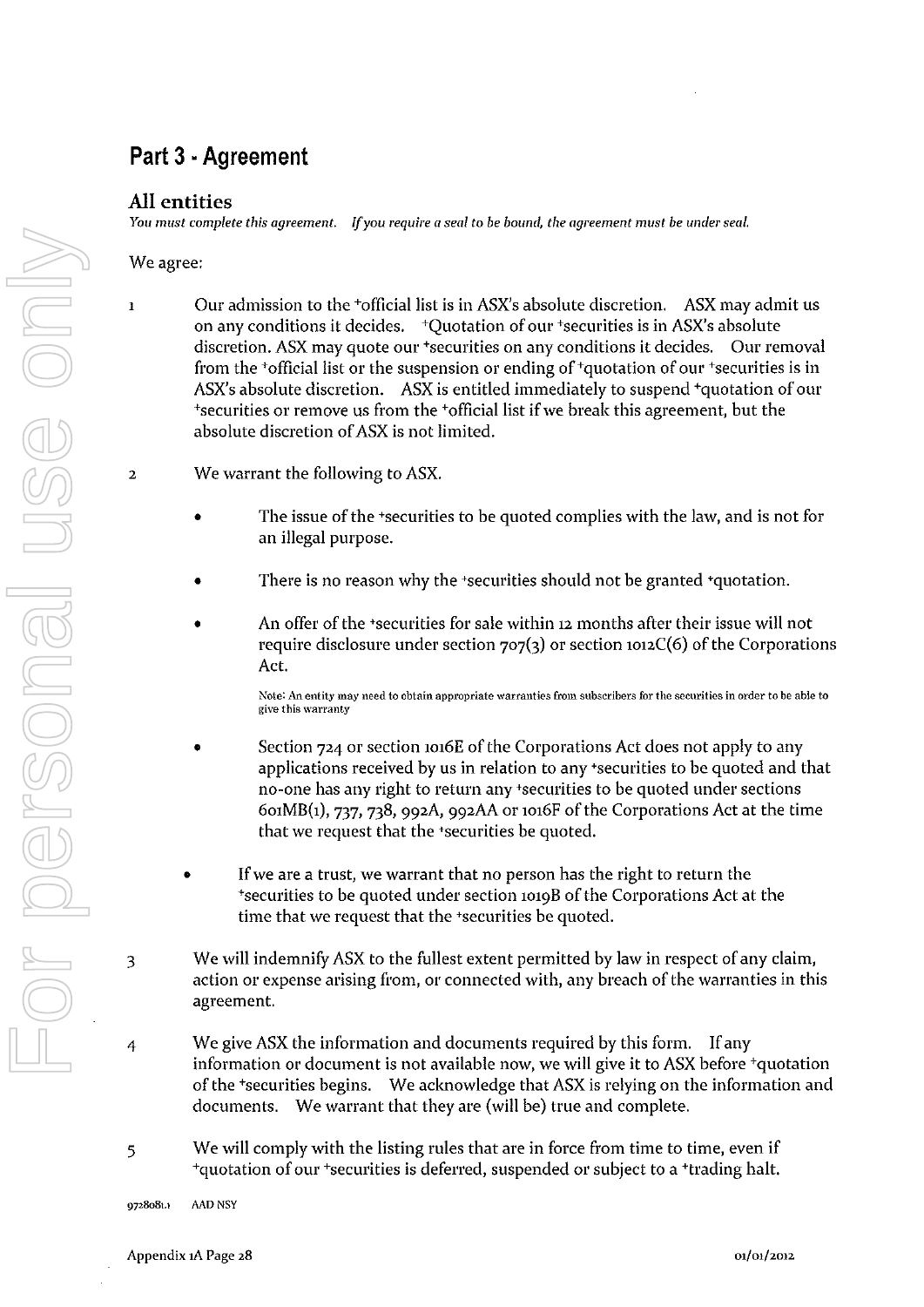- 6 The listing rules are to be interpreted:
	- in accordance with their spirit, intention and purpose;
	- by looking beyond form to substance; and
	- in a way that best promotes the principles on which the listing rules are based.
- 7 ASX has discretion to take no action in response to a breach of a listing rule. ASX may also waive a listing rule (except one that specifies that ASX will not waive it) either on our application or of its own accord on any conditions. ASX may at any time vary or revoke a decision on our application or of its own accord.
- 8 A document given to ASX by an entity, or on its behalf, becomes and remains the property of ASX to deal with as it wishes, including copying, storing in a retrieval system, transmitting to the public, and publishing any part of the document and permitting others to do so. The documents include a document given to ASX in support of the listing application or in compliance with the listing rules.
- 9 In any proceedings, a copy or extract of any document or information given to ASX is of equal validity in evidence as the original.
- 10 Except in the case of an entity established in a jurisdiction whose laws have the effect that the entity's +securities cannot be approved under the operating rules of the +approved CS facility:
	- We will satisfy the <sup>+</sup>technical and performance requirements of the +approved CS facility and meet any other requirements the +approved CS facility imposes in connection with approval of our +securities.
	- When +securities are issued we will enter them in the +approved CS facility's subregister holding of the applicant before they are quoted, if the applicant instructs us on the application form to do so.
	- The +approved CS facility is irrevocably authorised to establish and administer a subregister in respect of the +securities for which +quotation is sought.
- <sup>11</sup>Except in the case of an entity established in a jurisdiction whose laws have the effect that the entity's +securities cannot be approved under the operating rules of the +approved CS facility, we confirm that either: